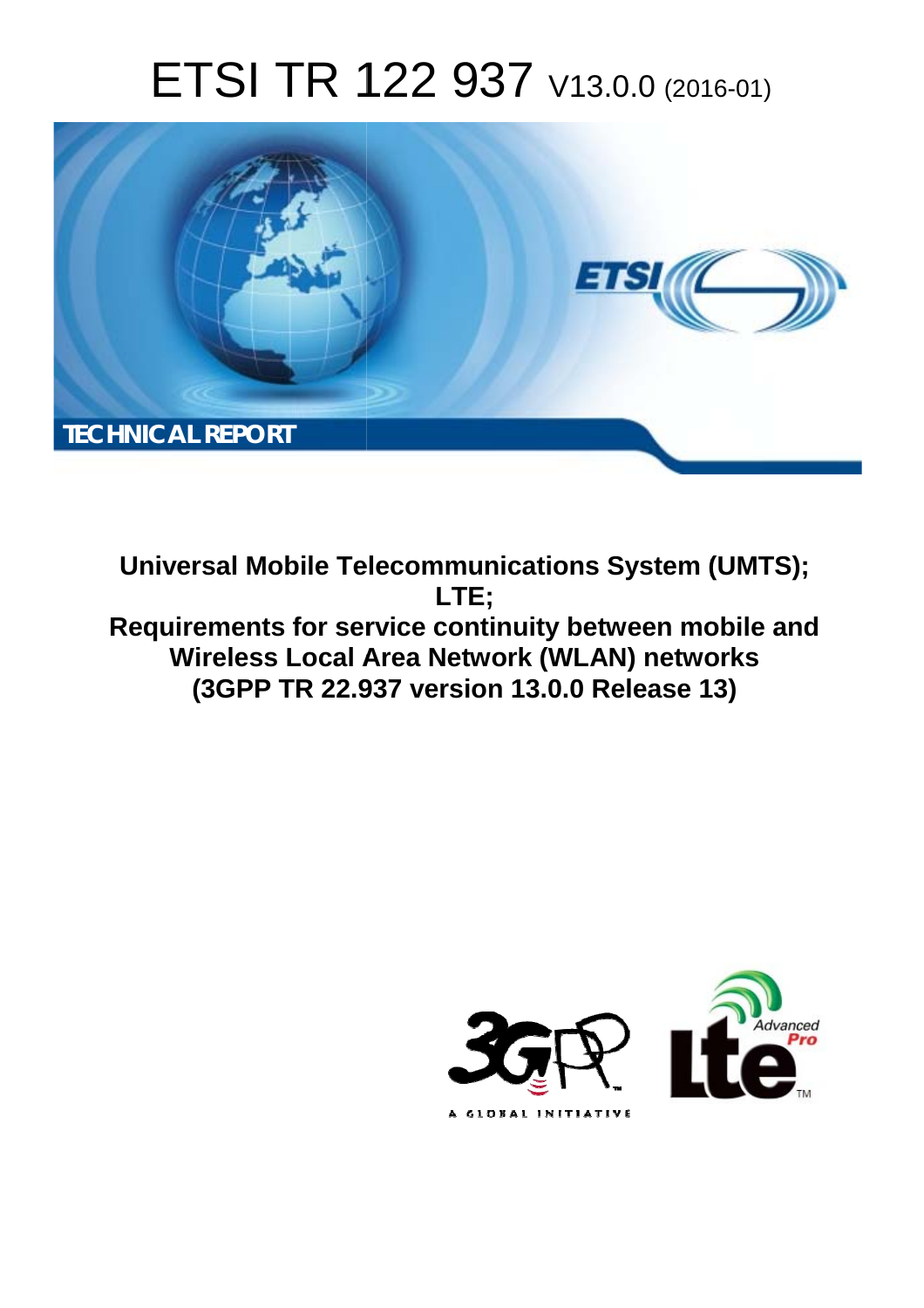Reference RTR/TSGS-0122937vd00

> Keywords LTE,UMTS

#### *ETSI*

#### 650 Route des Lucioles F-06921 Sophia Antipolis Cedex - FRANCE

Tel.: +33 4 92 94 42 00 Fax: +33 4 93 65 47 16

Siret N° 348 623 562 00017 - NAF 742 C Association à but non lucratif enregistrée à la Sous-Préfecture de Grasse (06) N° 7803/88

#### *Important notice*

The present document can be downloaded from: <http://www.etsi.org/standards-search>

The present document may be made available in electronic versions and/or in print. The content of any electronic and/or print versions of the present document shall not be modified without the prior written authorization of ETSI. In case of any existing or perceived difference in contents between such versions and/or in print, the only prevailing document is the print of the Portable Document Format (PDF) version kept on a specific network drive within ETSI Secretariat.

Users of the present document should be aware that the document may be subject to revision or change of status. Information on the current status of this and other ETSI documents is available at <http://portal.etsi.org/tb/status/status.asp>

If you find errors in the present document, please send your comment to one of the following services: <https://portal.etsi.org/People/CommiteeSupportStaff.aspx>

#### *Copyright Notification*

No part may be reproduced or utilized in any form or by any means, electronic or mechanical, including photocopying and microfilm except as authorized by written permission of ETSI.

The content of the PDF version shall not be modified without the written authorization of ETSI. The copyright and the foregoing restriction extend to reproduction in all media.

> © European Telecommunications Standards Institute 2016. All rights reserved.

**DECT**TM, **PLUGTESTS**TM, **UMTS**TM and the ETSI logo are Trade Marks of ETSI registered for the benefit of its Members. **3GPP**TM and **LTE**™ are Trade Marks of ETSI registered for the benefit of its Members and of the 3GPP Organizational Partners.

**GSM**® and the GSM logo are Trade Marks registered and owned by the GSM Association.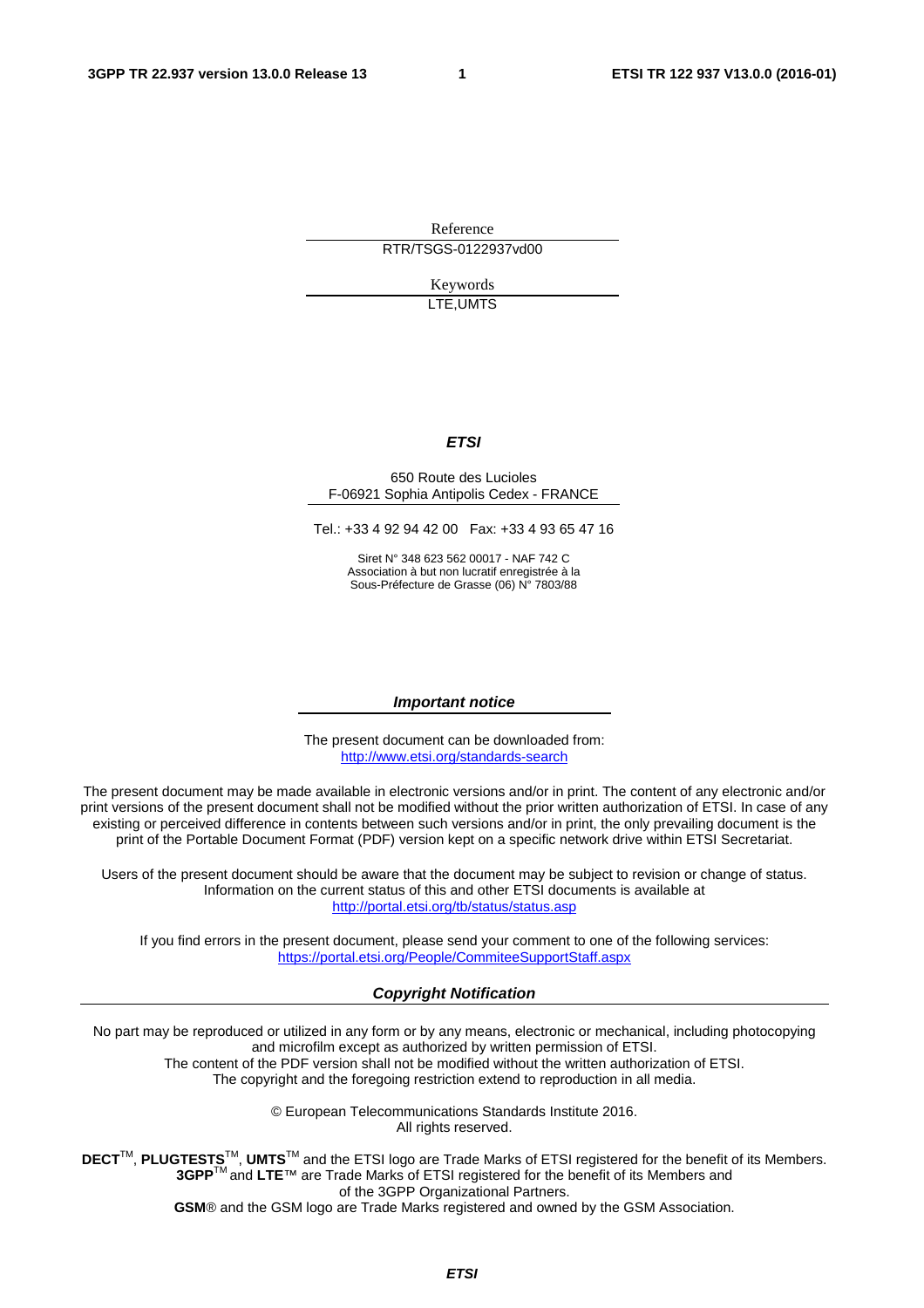# Intellectual Property Rights

IPRs essential or potentially essential to the present document may have been declared to ETSI. The information pertaining to these essential IPRs, if any, is publicly available for **ETSI members and non-members**, and can be found in ETSI SR 000 314: *"Intellectual Property Rights (IPRs); Essential, or potentially Essential, IPRs notified to ETSI in respect of ETSI standards"*, which is available from the ETSI Secretariat. Latest updates are available on the ETSI Web server [\(https://ipr.etsi.org/\)](https://ipr.etsi.org/).

Pursuant to the ETSI IPR Policy, no investigation, including IPR searches, has been carried out by ETSI. No guarantee can be given as to the existence of other IPRs not referenced in ETSI SR 000 314 (or the updates on the ETSI Web server) which are, or may be, or may become, essential to the present document.

# Foreword

This Technical Report (TR) has been produced by ETSI 3rd Generation Partnership Project (3GPP).

The present document may refer to technical specifications or reports using their 3GPP identities, UMTS identities or GSM identities. These should be interpreted as being references to the corresponding ETSI deliverables.

The cross reference between GSM, UMTS, 3GPP and ETSI identities can be found under [http://webapp.etsi.org/key/queryform.asp.](http://webapp.etsi.org/key/queryform.asp)

# Modal verbs terminology

In the present document "**shall**", "**shall not**", "**should**", "**should not**", "**may**", "**need not**", "**will**", "**will not**", "**can**" and "**cannot**" are to be interpreted as described in clause 3.2 of the [ETSI Drafting Rules](http://portal.etsi.org/Help/editHelp!/Howtostart/ETSIDraftingRules.aspx) (Verbal forms for the expression of provisions).

"**must**" and "**must not**" are **NOT** allowed in ETSI deliverables except when used in direct citation.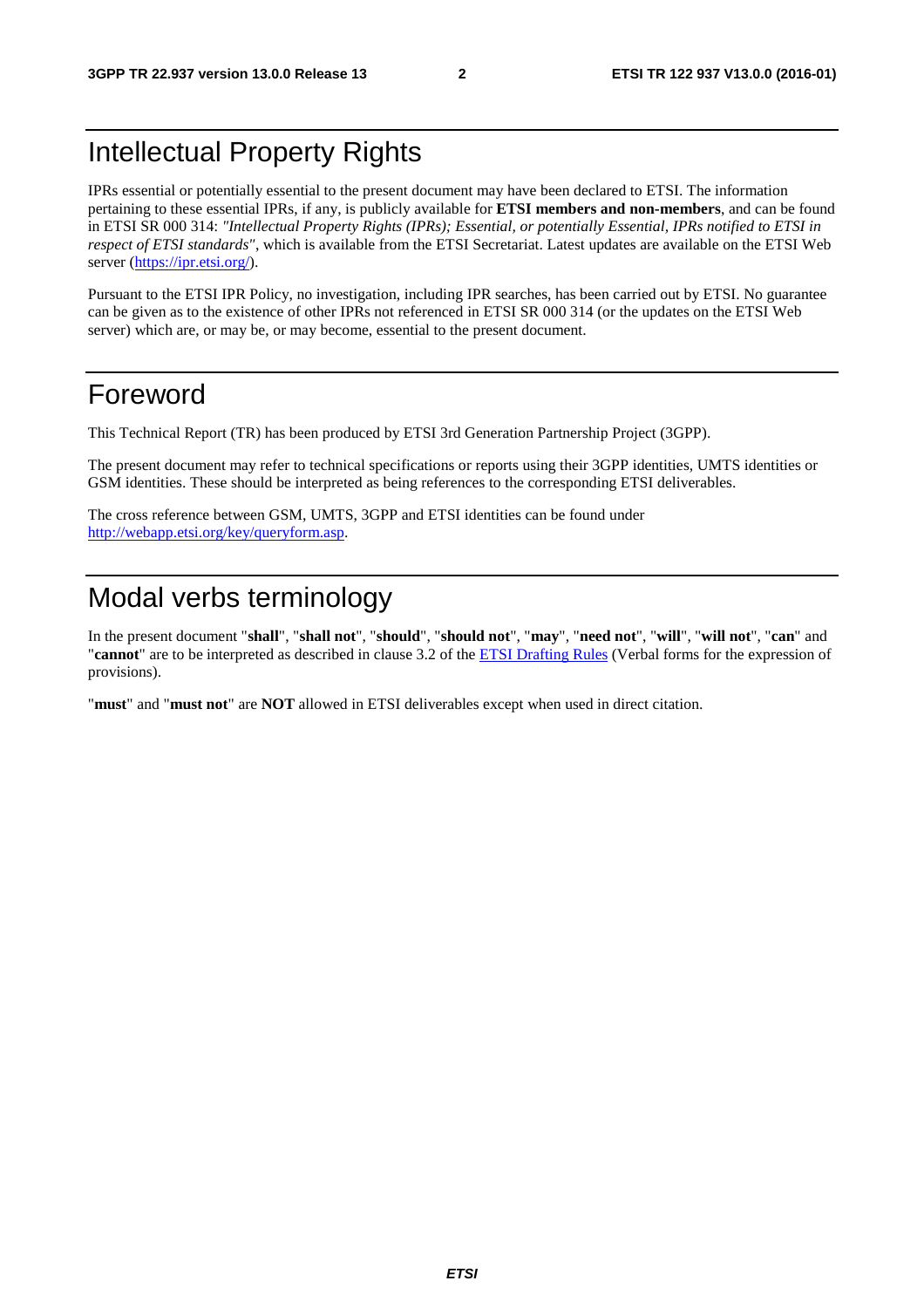$\mathbf{3}$ 

# Contents

| 1<br>2<br>3<br>3.1<br>3.2<br>4<br>4.1<br>4.2<br>4.2.1<br>4.2.2<br>4.2.3<br>4.3<br>4.3.1<br>4.3.2<br>4.3.3<br>4.6<br>4.6.1<br>4.6.2<br>4.6.3<br>4.7<br>4.7.1<br>4.7.2<br>4.7.3<br>4.8<br>4.8.1<br>4.8.2<br>4.8.3<br>4.9<br>4.9.1<br>4.9.2<br>4.9.3<br>4.10<br>4.10.1<br>4.10.2<br>4.10.3<br>5<br>5.1<br>5.2<br>5.3<br>5.4<br>6<br>6.1<br>6.2<br>Annex A: |  |  |  |  |  |  |
|---------------------------------------------------------------------------------------------------------------------------------------------------------------------------------------------------------------------------------------------------------------------------------------------------------------------------------------------------------|--|--|--|--|--|--|
|                                                                                                                                                                                                                                                                                                                                                         |  |  |  |  |  |  |
|                                                                                                                                                                                                                                                                                                                                                         |  |  |  |  |  |  |
|                                                                                                                                                                                                                                                                                                                                                         |  |  |  |  |  |  |
|                                                                                                                                                                                                                                                                                                                                                         |  |  |  |  |  |  |
|                                                                                                                                                                                                                                                                                                                                                         |  |  |  |  |  |  |
|                                                                                                                                                                                                                                                                                                                                                         |  |  |  |  |  |  |
|                                                                                                                                                                                                                                                                                                                                                         |  |  |  |  |  |  |
|                                                                                                                                                                                                                                                                                                                                                         |  |  |  |  |  |  |
|                                                                                                                                                                                                                                                                                                                                                         |  |  |  |  |  |  |
|                                                                                                                                                                                                                                                                                                                                                         |  |  |  |  |  |  |
|                                                                                                                                                                                                                                                                                                                                                         |  |  |  |  |  |  |
|                                                                                                                                                                                                                                                                                                                                                         |  |  |  |  |  |  |
|                                                                                                                                                                                                                                                                                                                                                         |  |  |  |  |  |  |
|                                                                                                                                                                                                                                                                                                                                                         |  |  |  |  |  |  |
|                                                                                                                                                                                                                                                                                                                                                         |  |  |  |  |  |  |
|                                                                                                                                                                                                                                                                                                                                                         |  |  |  |  |  |  |
|                                                                                                                                                                                                                                                                                                                                                         |  |  |  |  |  |  |
|                                                                                                                                                                                                                                                                                                                                                         |  |  |  |  |  |  |
|                                                                                                                                                                                                                                                                                                                                                         |  |  |  |  |  |  |
|                                                                                                                                                                                                                                                                                                                                                         |  |  |  |  |  |  |
|                                                                                                                                                                                                                                                                                                                                                         |  |  |  |  |  |  |
|                                                                                                                                                                                                                                                                                                                                                         |  |  |  |  |  |  |
|                                                                                                                                                                                                                                                                                                                                                         |  |  |  |  |  |  |
|                                                                                                                                                                                                                                                                                                                                                         |  |  |  |  |  |  |
|                                                                                                                                                                                                                                                                                                                                                         |  |  |  |  |  |  |
|                                                                                                                                                                                                                                                                                                                                                         |  |  |  |  |  |  |
|                                                                                                                                                                                                                                                                                                                                                         |  |  |  |  |  |  |
|                                                                                                                                                                                                                                                                                                                                                         |  |  |  |  |  |  |
|                                                                                                                                                                                                                                                                                                                                                         |  |  |  |  |  |  |
|                                                                                                                                                                                                                                                                                                                                                         |  |  |  |  |  |  |
|                                                                                                                                                                                                                                                                                                                                                         |  |  |  |  |  |  |
|                                                                                                                                                                                                                                                                                                                                                         |  |  |  |  |  |  |
|                                                                                                                                                                                                                                                                                                                                                         |  |  |  |  |  |  |
|                                                                                                                                                                                                                                                                                                                                                         |  |  |  |  |  |  |
|                                                                                                                                                                                                                                                                                                                                                         |  |  |  |  |  |  |
|                                                                                                                                                                                                                                                                                                                                                         |  |  |  |  |  |  |
|                                                                                                                                                                                                                                                                                                                                                         |  |  |  |  |  |  |
|                                                                                                                                                                                                                                                                                                                                                         |  |  |  |  |  |  |
|                                                                                                                                                                                                                                                                                                                                                         |  |  |  |  |  |  |
|                                                                                                                                                                                                                                                                                                                                                         |  |  |  |  |  |  |
|                                                                                                                                                                                                                                                                                                                                                         |  |  |  |  |  |  |
|                                                                                                                                                                                                                                                                                                                                                         |  |  |  |  |  |  |
|                                                                                                                                                                                                                                                                                                                                                         |  |  |  |  |  |  |
|                                                                                                                                                                                                                                                                                                                                                         |  |  |  |  |  |  |
|                                                                                                                                                                                                                                                                                                                                                         |  |  |  |  |  |  |
|                                                                                                                                                                                                                                                                                                                                                         |  |  |  |  |  |  |
|                                                                                                                                                                                                                                                                                                                                                         |  |  |  |  |  |  |
|                                                                                                                                                                                                                                                                                                                                                         |  |  |  |  |  |  |
|                                                                                                                                                                                                                                                                                                                                                         |  |  |  |  |  |  |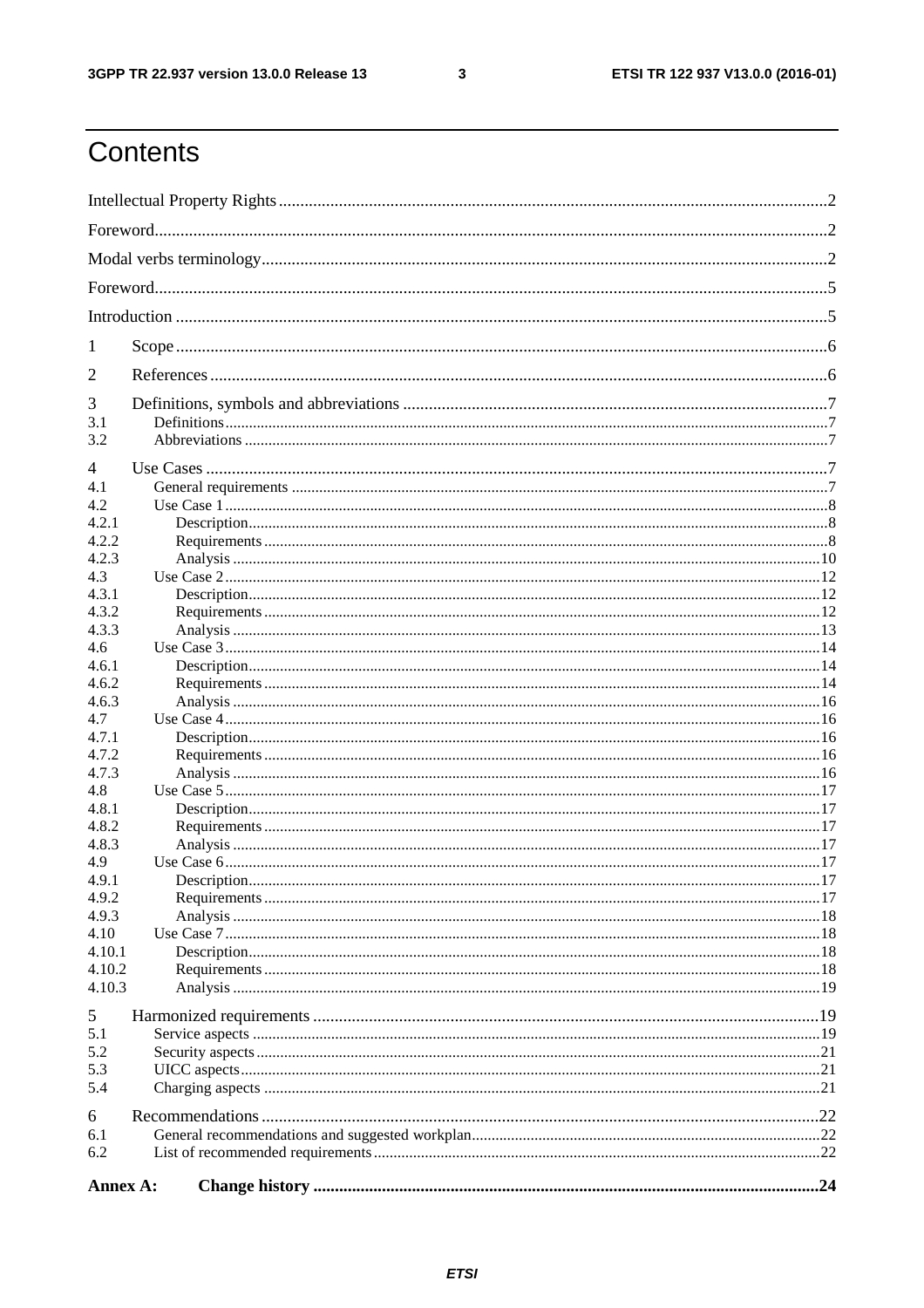$\overline{\mathbf{4}}$ 

| T |  |
|---|--|
|   |  |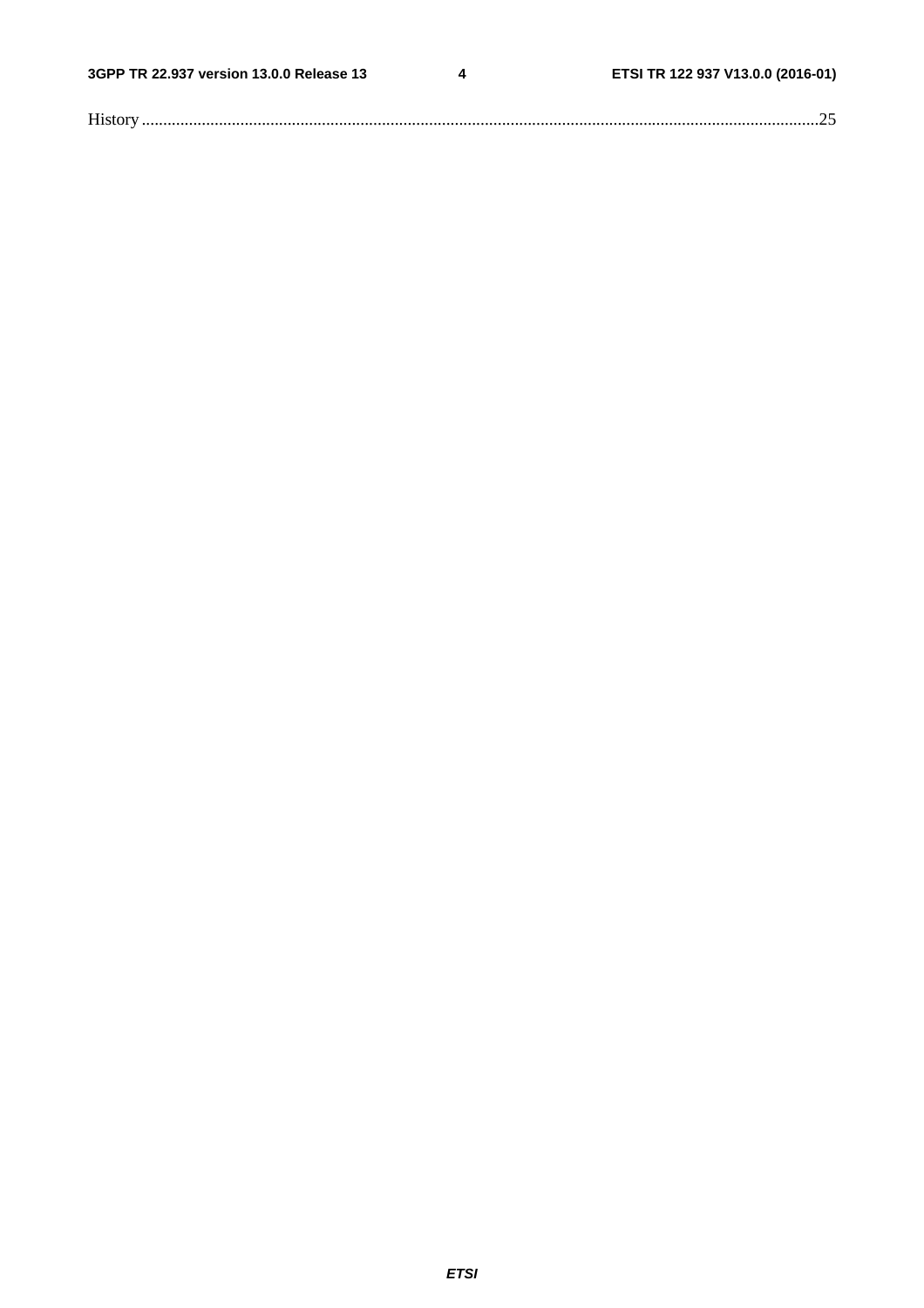# Foreword

This Technical Report has been produced by the  $3<sup>rd</sup>$  Generation Partnership Project (3GPP).

The contents of the present document are subject to continuing work within the TSG and may change following formal TSG approval. Should the TSG modify the contents of the present document, it will be re-released by the TSG with an identifying change of release date and an increase in version number as follows:

Version x.y.z

where:

- x the first digit:
	- 1 presented to TSG for information;
	- 2 presented to TSG for approval;
	- 3 or greater indicates TSG approved document under change control.
- y the second digit is incremented for all changes of substance, i.e. technical enhancements, corrections, updates, etc.
- z the third digit is incremented when editorial only changes have been incorporated in the document.

# Introduction

For Fixed-Mobile Convergence (FMC), some scenarios require seamless roaming between a GSM/GPRS/3G mobile network and a WLAN. Both networks may be independently authenticated. To maintain the quality of the customer experience, and due to the difference of networks, handovers to support service continuity may require that the handset is authenticated to both networks simultaneously, for relatively short periods of time.

The objective of the present document is therefore to determine the requirements for seamless roaming and service continuity between a GSM/GPRS/3G mobile network and a WLAN.

An example of a use case for such a study could be where the user, on his way to the office, is having a call on a 3GPP access network using his mobile phone. He then roams onto his office WLAN (and vice versa), while still being on the line and the call is transferred without the user noticing any interruption to the network served by the WLAN..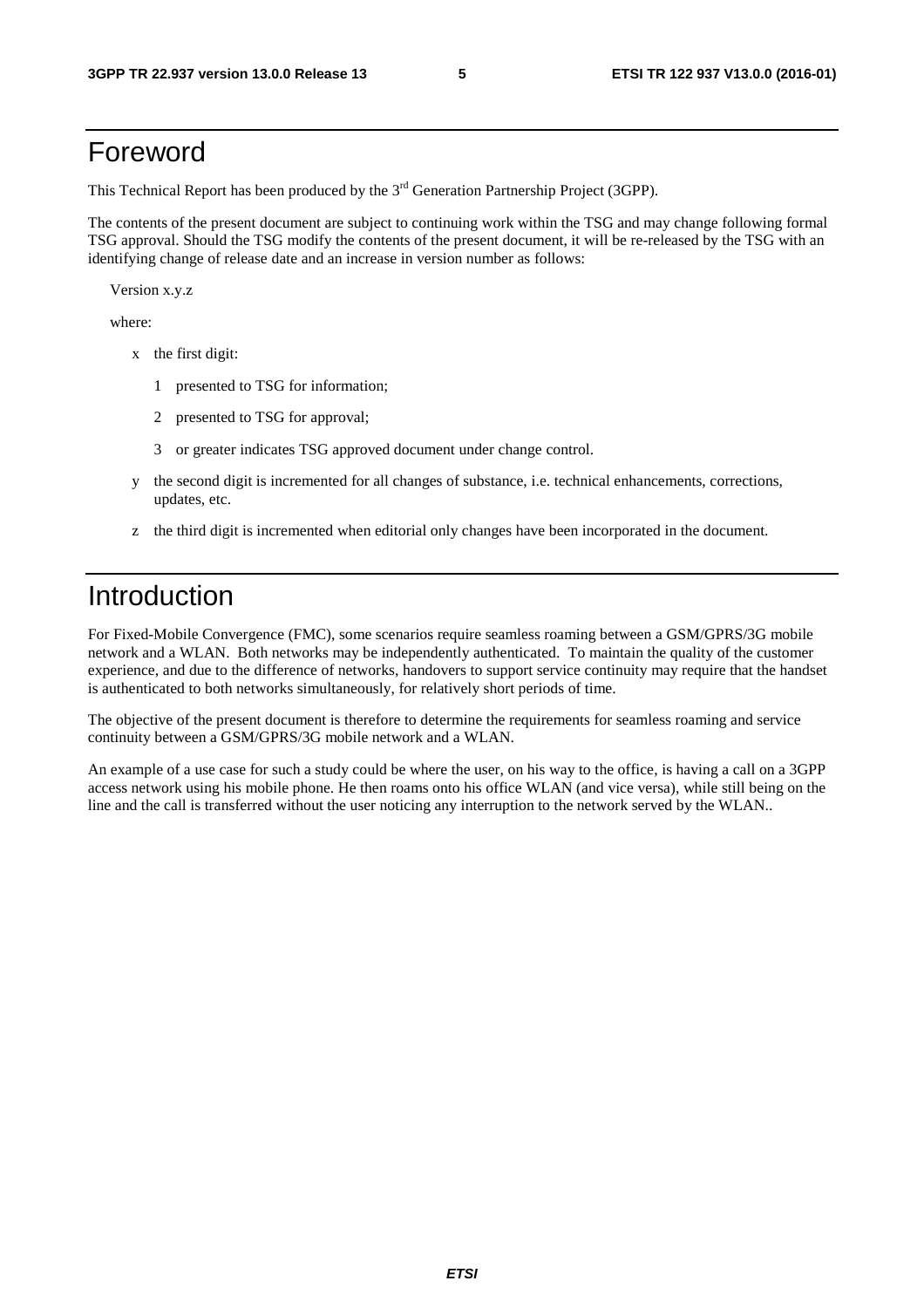# 1 Scope

The present document develops the use cases and requirements for service continuity between a 3GPP network and another network, which can be:

- a TISPAN NGN with an IMS, accessed by a WLAN.
- an ISP accessed via a WLAN

Each access network has its own separate security system and the NOs have a commercial agreement for roaming and handover.

The present document considers use cases whereby:

*Editors Note: Text to be added when use cases are agreed*

The present document also examines the requirements and implications of:

- service aspects: maintaining service quality and service continuity, while roaming between a 3GPP PLMN and an independently-owned WLAN;
- security aspects: while roaming between a 3GPP PLMN and a WLAN, in particular when networks may be independently authenticated.
- UICC aspects, including NAA types, personalisation and ownership.

The present document is related to ongoing standardisation efforts in the following areas:

- where the WLAN is an I-WLAN , requirements for which are described in [3];
- methods for selecting the 3GPP or the non-3GPP access network, requirements for which are described in [2].

# 2 References

The following documents contain provisions which, through reference in this text, constitute provisions of the present document.

- References are either specific (identified by date of publication, edition number, version number, etc.) or non-specific.
- For a specific reference, subsequent revisions do not apply.
- For a non-specific reference, the latest version applies. In the case of a reference to a 3GPP document (including a GSM document), a non-specific reference implicitly refers to the latest version of that document *in the same Release as the present document*.
- [1] 3GPP TR 21.905: "Vocabulary for 3GPP Specifications".
- [2] 3GPP TR 22.912: "Study into network selection requirements for non-3GPP access".
- [3] 3GPP TS22.234: " Requirements on 3GPP system to Wireless Local Area Network (WLAN) interworking".
- [4] 3GPP TS 22.011: "Service accessibility".
- [5] ETSI TS 102 310: "Smart Cards; Extensible Authentication Protocol support in the UICC".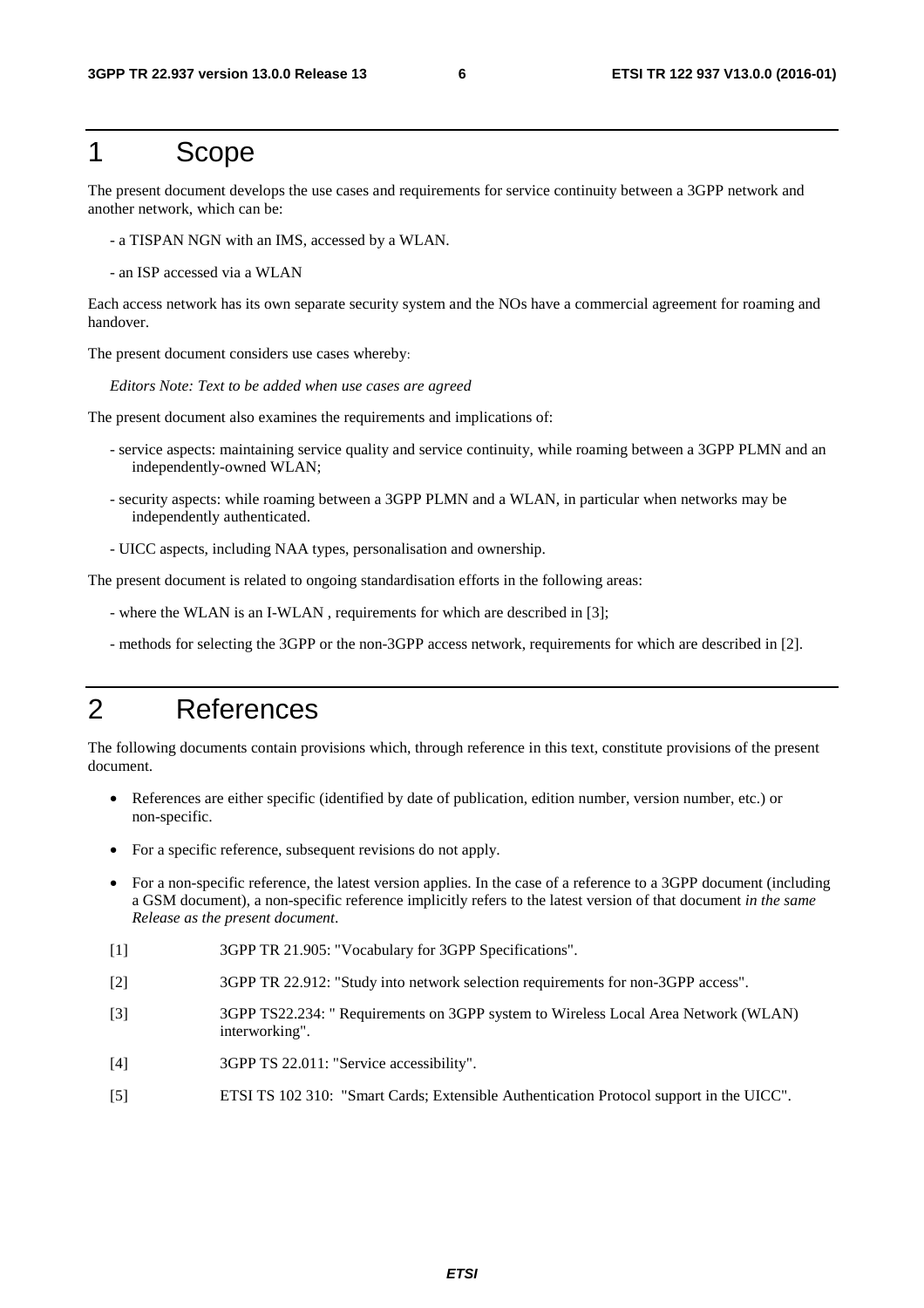# 3 Definitions, symbols and abbreviations

# 3.1 Definitions

For the purposes of the present document, the terms and definitions given in TR 21.905 [1] and the following apply. A term defined in the present document takes precedence over the definition of the same term, if any, in TR 21.905 [1].

**Credentials**: Data objects which are used to uniquely identify a subscriber and which are used in security procedures. For example, in the case of a USIM the credentials are IMSI and shared-secret Ki. The Milenage customisation parameter OPc can also be regarded also a credential, since it is derived from the Ki and is usually provisioned with the Ki.

**Credential-Attach:** This is a procedure whereby a credential is used to identify and authenticate a UE and to enrol it in a session with a network or subsystem.

**Primary NO:** The Network Operator which has the commercial relationship with the subscriber and is responsible for billing the subscriber.

**Secondary NO:** A Network Operator that has a commercial relationship with the Primary Network Operator by which the SNO provides services to subscribers of the PNO. The relationship could support the seamless handover of services to and from the PNO.

# 3.2 Abbreviations

For the purposes of the present document, the abbreviations given in TR 21.905 1] and the following apply. An abbreviation defined in the present document takes precedence over the definition of the same abbreviation, if any, in TR 21.905 [1].

| Authentication, Authorisation, Accounting                      |
|----------------------------------------------------------------|
| Digital Subscriber Line                                        |
| <b>Extensible Authentication Protocol</b>                      |
| <b>Evolved Packet System</b>                                   |
| Fixed-Mobile Convergence                                       |
| Fixed-Mobile Convergence Alliance                              |
| Generic Network Access Application (not supported on the UICC) |
| Network Access Application (on the UICC)                       |
| Personal Network Management                                    |
| Primary Network Operator                                       |
| Secondary Network Operator                                     |
| Voice Call Continuity                                          |
|                                                                |

# 4 Use Cases

# 4.1 General requirements

The subscriber possesses an UE which gives access to WLAN and 3GPP and access networks.

The UE shall support functionality to support service continuity when performing handover between the access networks to which it allows access.

Handover between networks shall be transparent to the user.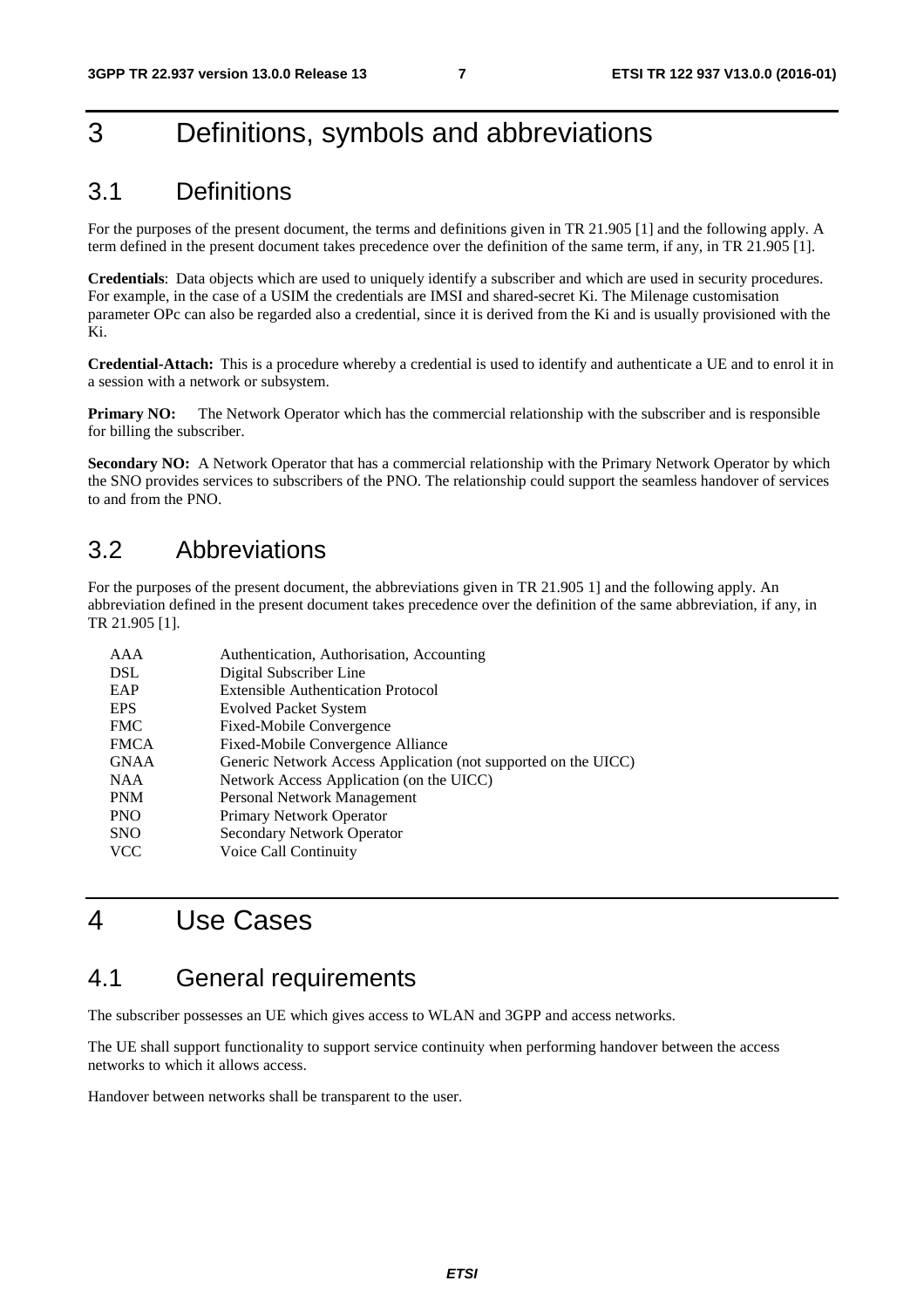# 4.2 Use Case 1

### 4.2.1 Description

Alice is a subscriber whose PNO provides her with home connectivity to DSL via technologies including WLAN. The PNO also provides her with seamless access to its public WLANs and those of its roaming partners. The PNO is a member of the WiFi Alliance and its infrastructure requires the UE to support EAP-SIM for secure access.

The PNO also provides Alice with seamless access to the mobile networks of a SNO and its roaming partners. Her PNO's network uses its own AAA infrastructure, which was in place before the PNO formed the commercial relationship with its current SNO.

The PNO may also provide Alice with multimedia services through an IMS

Alice is at home. She wishes to have an Internet multimedia session on her hand-held dual-mode UE.

She switches on the UE and it automatically obtains a secure connection (authenticated and encrypted) to the WLAN of her WLAN provider – that being the default network when she is at home. She then connects to the desired Internet multimedia service. If that service is part of the PNO"s IMS, the UE establishes a secure session with the IMS, and then identifies which public user identities Alice wants to use.

Alice needs to undertake a journey to a location in a different town but she wants to carry on with her Internet and/or IMS multimedia session during the journey. She gets into a taxi, which sets off towards a local rail station.

Within a few seconds, the taxi approaches the limit of Alice"s home WLAN coverage. The UE, which is in automatic network selection mode, connects to the 3GPP mobile network of the SNO and drops the PNO's WLAN connection. Alice does not have to enter a username or password or PIN for the handover. Alice can see on the UE that the current network has changed, but the identity of the SNO is not visible to her. As far as she is aware, network service is always provided by her PNO. The Internet and/or IMS multimedia session continues uninterrupted.

When the taxi approaches the station, the UE comes within range of a public WLAN hotspot of Alice"s PNO (or a roaming partner). Alice"s PNO prefers that Internet and/or IMS access is provided over WLAN rather than the 3GPP network, so the UE automatically moves the Internet and/or IMS multimedia session to the WLAN.. Again, the UE indicates that the network has changed, but Alice is otherwise unaware of the change in Network Operator.

As the train leaves the station, the UE detects a fall in WLAN signal, and so re-establishes the 3G connection and then drops the WLAN connection.

Alice knows from previous experience that as she stops at various stations along the way, or passes slowly though them, her UE will try to connect to the WLAN hotspots at those stations. She decides that her user experience would be more consistent if she remained connected to the 3GPP network for the duration of the train journey. So, she uses the 'User Preferred' menu function on the UE to select the '3GPP Preferred" option for the duration of her train journey.

When Alice reaches the destination town, she knows that she can get handover with service continuity between WLAN hotspots along the walk to her office building, so she decides to set the UE to "WLAN Preferred" for the duration of that journey. Alternatively, she could have switched the UE back to automatic network selection mode.

When Alice reaches her final destination (her employer"s office building), she transfers to an Enterprise WLAN, from the current network. Access to the Enterprise WLAN can be done under the same PNO subscription, as it supports secure access to the Enterprise WLAN in addition to the public WLANs and 3GPP networks.

The handover between different networks can happen several times as Alice walks to her destination.

For this service, Alice receives a single bill, i.e. from the primary NO.

### 4.2.2 Requirements

#### **Security and authentication**

The UE shall be capable of connecting to the PNO's non-3GPP CN via a WLAN in a secure way using the appropriate security and authentication mechanisms for that network.

Note: the SNO network could be considered an IP-CAN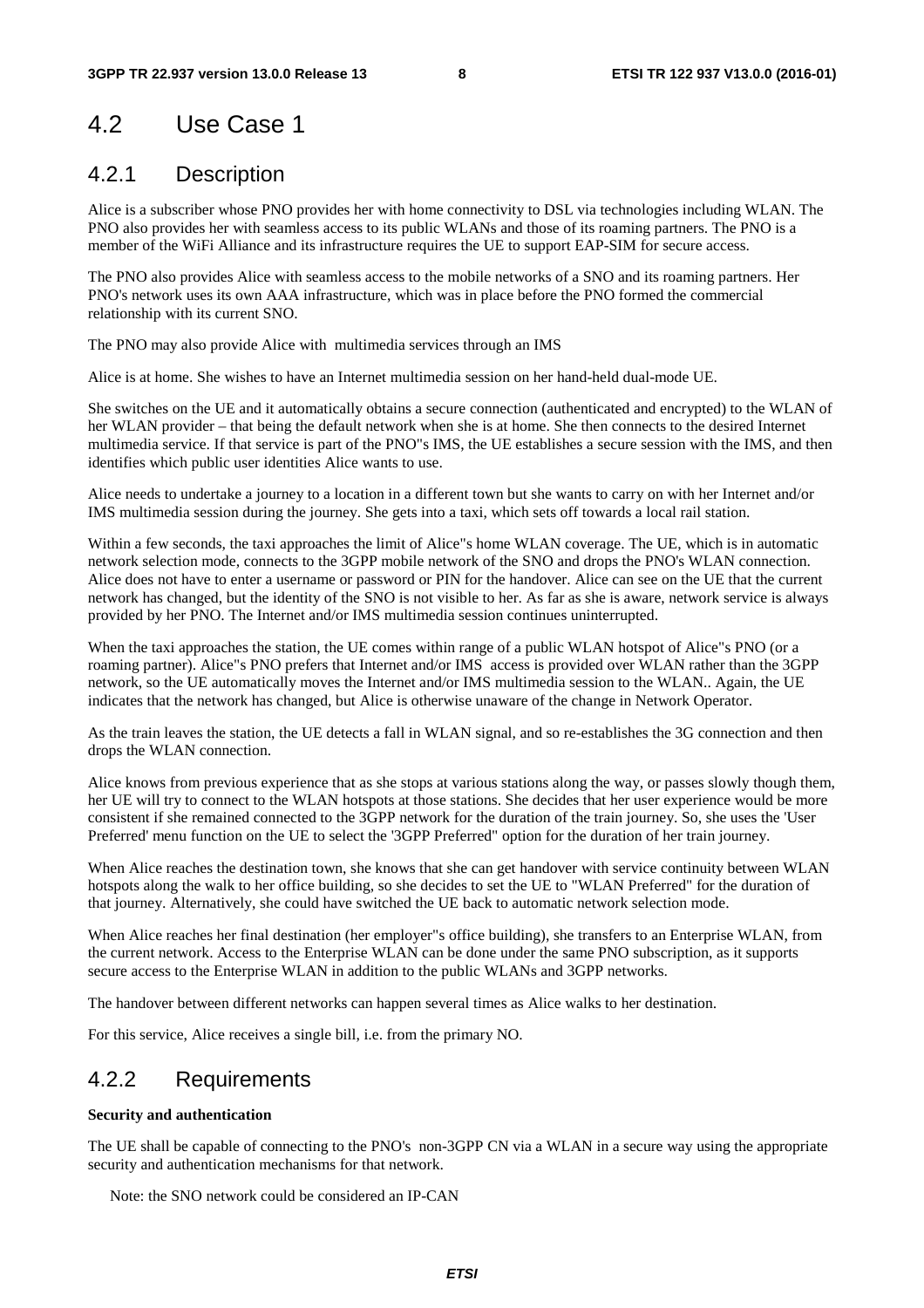Note: the WLAN is not an I-WLAN in this use case.

The UE shall be capable of connecting to the SNO's 3GPP network according to 3GPP security and authentication requirements.

The UE shall be capable of connecting to the Enterprise WLAN in a secure way using the appropriate security and authentication mechanisms for that network.

The UE may be capable of connecting to the PNO's IMS network according to IMS security and authentication requirements.

#### **Network selection/steering**

Note: network selection/steering between the PNO"s public WLAN and the Enterprise WLAN is out of scope, because both are non-3GPP networks. The requirements below apply only where either the target network or current network is a SNO"s 3GPP network

The UE shall be able to select a target network and to hand over from the current network to the target network in midsession while maintaining service continuity. This shall apply whether the UE is in automatic network selection mode or in user-preferred mode.

When the UE is in user-preferred mode, it may be directed by the user to select only available 3GPP networks or only available WLANs. At any time during user-preferred mode, if operation in that mode would result in loss of connectivity, e.g. due to non-availability of the selected network type, the UE shall be able to automatically revert to automatic mode until the user-preferred mode again becomes possible. The user shall be informed of the suspension and later resumption of user-preferred mode.

The UE shall be able to select and register to the target network in idle mode. Requirements for this are described in [2] and [4]

The UE shall contain policies that allow it to decide automatically to which network to initially attach, when multiple networks are available.

The PNO shall be capable of controlling and setting the UE policies related to initial attachment for network selection.

The PNO shall be capable of steering the UE to use the most appropriate network.

The PNO shall be capable of steering the UE by means of static policy (i.e. by use of a local policy), whether the UE is involved in an active session or not.

The PNO shall be capable of steering the UE by means of dynamic policy (i.e. using real-time instructions from the PNO) related to the AN capabilities (e.g. coverage, load, etc) and PNO preferences, whether the UE is involved in an active session or not.

#### **Charging**

The PNO shall be aware of the status of the UE with respect to the network attachment.

The SNO shall be capable of generating CDRs for the type of access network used by the subscriber and of providing those CDRs to the PNO.

The PNO shall be capable of charging the subscriber according to the type of access network used in its own network.

The PNO shall be capable of billing the subscriber according to the type of access network used in its own network and the SNO's network.

The PNO shall be capable of indicating to the SNO to block/enable the subscriber"s access network in real time for reasons concerned with charging (e.g. subscriber"s credit has expired), when using the SNO"s network.

The SNO shall be capable of blocking/enabling the subscriber according to the type of access network used in its own network, when indicated by the PNO.

#### **Mobility**

Note: Service continuity between the Enterprise WLAN and the public WLAN is out of scope, because both are non-3GPP networks.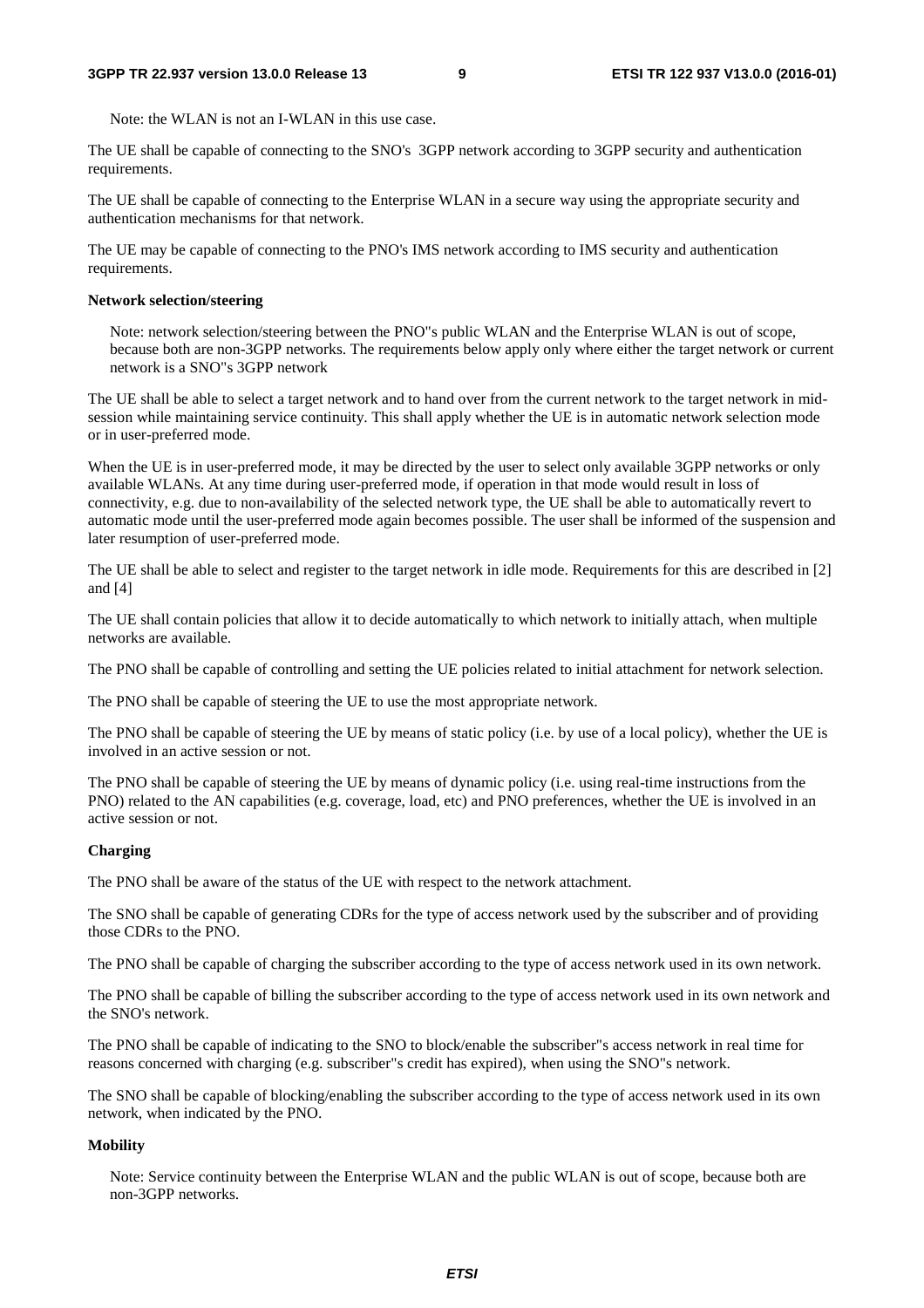It shall be possible to support service continuity of the multimedia session, including the IMS session, if used, from the WLAN to the 3GPP network and vice-versa.

Independently from the service continuity to the final user, the UE shall be capable of providing information to the user regarding the current type of access network used.

#### **QoS**

Note: QoS considerations when handing over between the Enterprise WLAN and the public WLAN are out of scope, because both are non-3GPP networks.

The ability to maintain service continuity when changing networks shall be dependent on the QoS capabilities of the target network:

It shall be possible to release the session on the change of network if the target network does not provide adequate QoS.

When a network-change event is triggered, it shall be possible to reject that change of network if the target network does not provide a QoS that is appropriate for the service currently being accessed. However, the change of network shall not be rejected if that rejection would result in the subscriber losing all network connectivity , for example if the change is triggered by impending non-availability of the current network.

The service platform may adapt the service (e.g. degrade or enhance the service) to the capability of the target access.

It shall be possible to inform the user if the change of network is rejected or if it is allowed but the service session is lost or degraded due to the change of network.

#### **User Identity**

The PNO may provide the subscriber with a unique public identity for use on the multiple access networks of the primary and SNOs.

The PNO may provide the subscriber with multiple public identities.

Any other identifier provided by the PNO or the SNO should not be visible to the user.

### 4.2.3 Analysis

#### **Seamless Mobility**

This use case requires the use of different sets of credentials to access the 3GPP AN/CN and the WLAN/non-3GPP CN. Service continuity of the IP-based service, which may be part of the PNO"s IMS, must be maintained, within the limitations of QoS, etc. If considerations of service continuity require a "make-before-break" process, the UE will need to establish credential-attach to the target network before credential-attach to the current network can be released. This simultaneous credential-attach may only be required temporarily until the handover is successfully completed. Nevertheless, it may have implications on the functionality of the UICC, which are discussed elsewhere in this section (e.g. the simultaneous activation of two USIMs, which is currently prohibited by 3GPP specifications). It also has implications on the design of the UE, e.g. radio technology and battery life.

#### **Authentication**

General:

There may be a need to relax the existing Rel-8 requirements on charging, QoS and mobility, while making the existing security and trust requirements stronger.

#### SNO's 3GPP Network:

This network will be accessed using a USIM on the UICC. The USIM will be personalised with a set of credentials determined by the SNO.

#### PNO's WLAN/non-3GPP CN:

The non-3GPP CN is a TISPAN NGN with an IMS (the IMS may be invoked in this use case), or ISP accessed by a WLAN.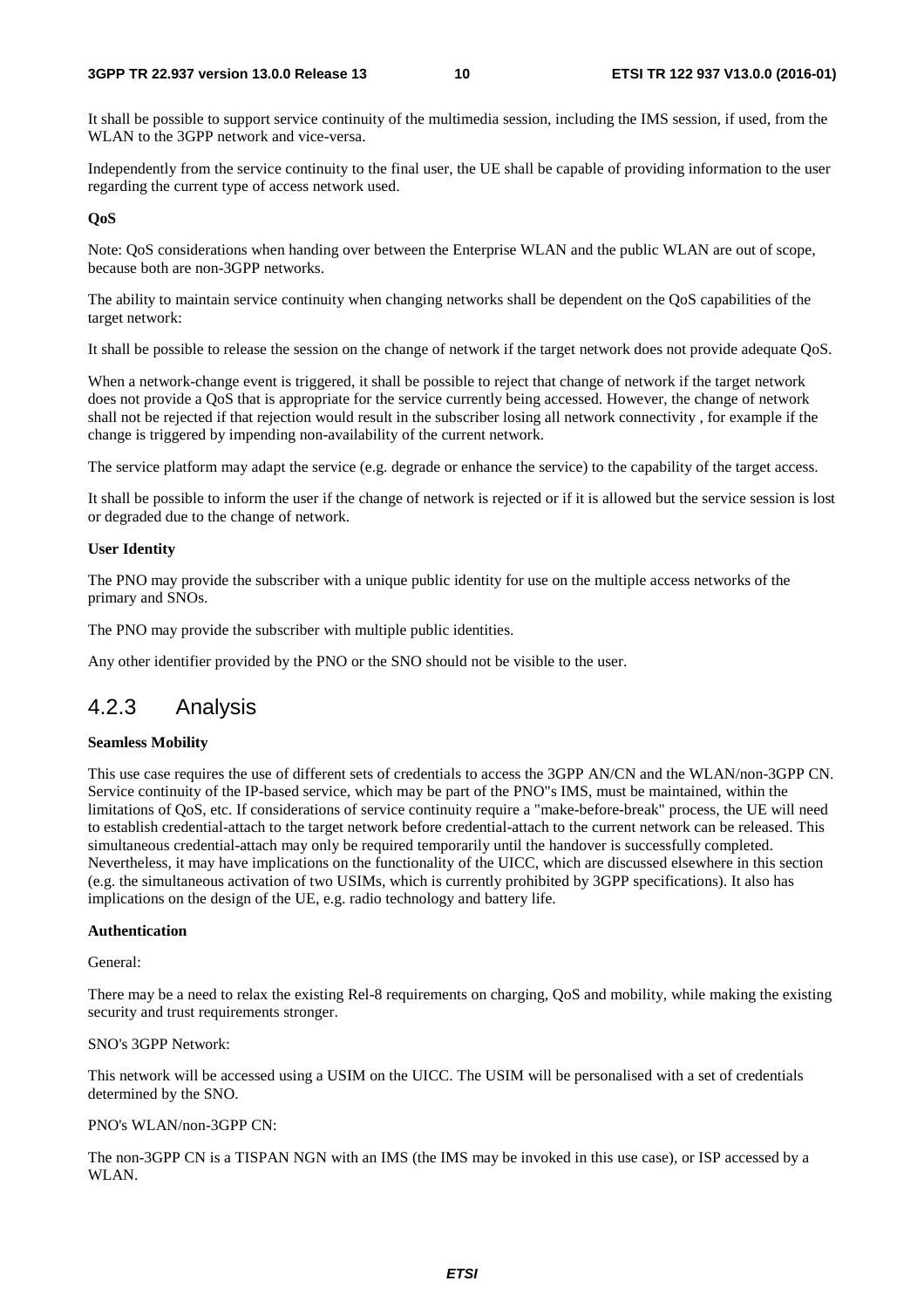If handover with service continuity in requires a "make before break" process, then the NAAs or GNAAs that are used to achieve credential-attach to each network would need to be active simultaneously for at least the duration of the handover operation. Furthermore, the requirement for independent authentication and authorisation of the PNO"s and SNO"s networks requires the WLAN/non-3GPP CN to be accessed using a set of credentials that is independent of that used to access the 3GPP network. Possible approaches to this problem are discussed below.

Use of EAP-SIM is described in this use case, for automatic access to WLANs. It is especially suitable for WLAN roaming. EAP-SIM permits the WLAN NO to take advantage of the many available products and systems that are certified by the W-Fi Alliance. The fast re-authentication function is especially suitable for frequent and automatic handover between WLAN and 3GPP networks.

An EAP application on the UICC [5] could be used to support EAP-SIM and other standardised EAP methods. [5] stipulates that the EAP application must be located under a top-level application on the UICC. That could be an ISIM application, i.e. the ISIM application that is required for access to the PNO's IMS.. With this solution, even if the UE did not support IMS, it would still be necessary for it to select the ISIM. This should not be a problem, as the selection method for ISIM and USIM are the same.

An EAP application on the UICC [5] could be located under the SNO's USIM on the UICC, given agreement between the SNO and PNO. The USIM and EAP application would have to use different credentials and possibly different algorithm customisations. This solution would cause a problem if the SNO needed to have its own EAP application under the same USIM.

A PNO-personalised ISIM alone, i.e. without the underlying EAP application on the UICC, could support EAP-AKA, provided the EAP supplicant could select the ISIM application. However, an ISIM cannot currently support EAP-SIM, since it does not currently support authentication in GSM security context.

EAP-SIM could be supported from a SIM or USIM on the UICC. In this use case, such a (U)SIM would have to be personalised with credentials for the PNO's HSS, since the PNO's and SNO's networks are fully independent, i.e. the WLAN is not an I-WLAN. Furthermore, it would be necessary for the PNO's and SNO's (U)SIMs to be active simultaneously, if "make before break" is required for service continuity. However, the simultaneous activation of two USIMs on a UICC is currently prohibited by 3GPP specifications.

EAP-SIM could be supported from a new NAA that provides authentication functions which are identical to that of a USIM operating in GSM security context, but which could be specified by a WLAN-oriented organisation, e.g. the FMCA or the WiFi Alliance. Perhaps the WiSIM, proposed by some members of the WiMAX Forum, could be adopted or adapted. EFs (Elementary Files) for this NAA would typically be limited to those few required to support the authentication functions, thereby minimising concerns about "collisions" between files in this NAA and those in the (U)SIM. It would be up to the SNO and PNO to agree that the presence of this NAA on the UICC would not give rise to operational or security-related problems. If such problems could be addressed between 3GPP and the WLAN NAA's specifying body at the specification stage, then that would be more satisfactory than relying on ad-hoc agreements between PNOs and SNOs.

Use of a GNAA cannot currently support this use case, because EAP-SIM and EAP-AKA require the presence of a UICC in the UE. In future, however, GNAAs could include (U)SIM-like functions when UEs become available with embedded hardware functions capable of enforcing the required security policies and providing a secure execution environment.

GNAAs that utilise username/password, one-time password, certificates/private keys, etc., are out of scope of this us case and this study item, but they could be exploited in use cases where the PNO"s WLAN and its WLAN roaming partners are not concerned with exploiting UICC-based applications.

#### **Charging and billing**

For the PNO to provide a unique bill to the user, it is necessary to provide adequate support for the charging information, e.g. to produce, exchange and manage the CDRs.

The PNO has the task to correlate and mediate the charging information (e.g. CDRs) to assure proper billing to the end user and proper payments to the SNO according to commercial contract.

If the solution can be based on standard roaming, all the features required for the identification of the user and the exchange of CDRs are already supported in current the 3GPP specifications, following the indication and procedures established by GSMA.

#### **Initial network selection/steering:**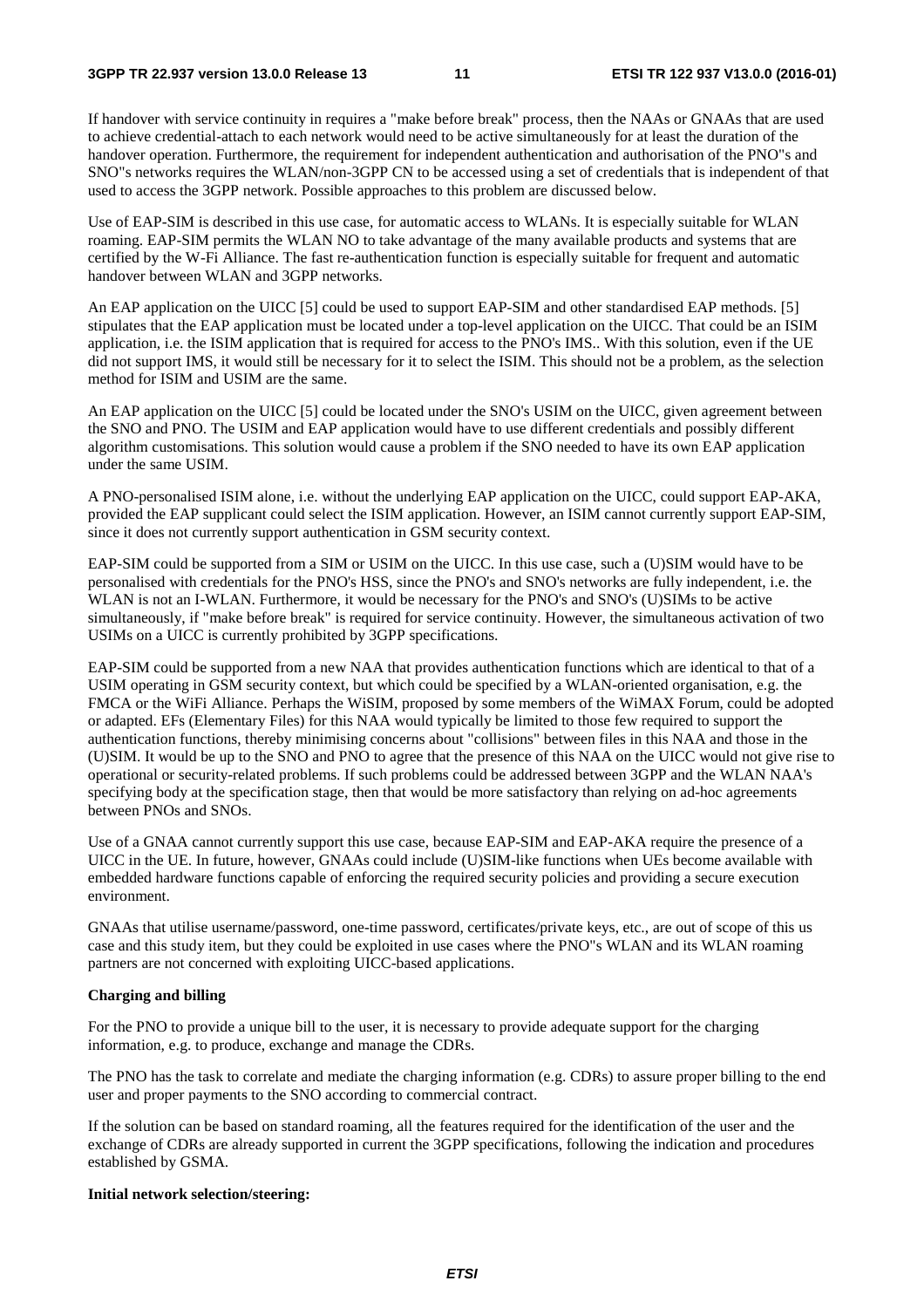For the SNO"s 3GPP network, network selection shall be based on the existing 3GPP specification [4].

Network selection for WLAN could be based on appropriate UE local policy configuration, set by the PNO by means of UE configuration (e.g. OTA settings).

Steering with active connection could be based on many different criteria, such as radio quality, QoS supported, PNO and user priorities, etc.

As far as the requirement for automatic network selection, based on these criteria, is concerned it may need some additional specification.

#### **QoS support**

It is necessary to correctly manage the exchange of QoS information during the handover procedures.

# 4.3 Use Case 2

### 4.3.1 Description

This use case is the same as Use Case 1, with the following differences:

- The PNO is a 3GPP Network Operator and may provide also WLAN.
- The SNO provides WLAN.
- The PNO offers to Alice Pre-paid and Post-paid service subscription.

### 4.3.2 Requirements

#### **Security and authentication**

The UE shall be capable of connecting to the SNO"s non-3GPP CN via a WLAN in a secure way using the appropriate security and authentication mechanisms for that network.

Note: the WLAN could be considered an IP-CAN

The UE shall be capable of connecting to the PNO"s 3GPP network according to 3GPP security and authentication requirements.

The UE may be capable of connecting to the PNO"s IMS according to IMS security and authentication requirements.

#### **Network selection/steering**

The UE shall contain policies that allow it to decide automatically which network to initially attach to, when multiple networks are available.

The PNO shall be capable of controlling and setting the UE policies related to initial attachment for network selection.

The PNO shall be capable of steering the UE to use the most appropriate network.

The PNO shall be capable of steering the UE by means of static policy (i.e. by use of a local policy) whether a UE is involved in active session or not.

The PNO shall be capable of steering the UE by means of dynamic policy (i.e. using real-time instructions from the PNO) related to the access network capabilities (e.g. coverage, load, and etc) and PNO preferences whether a UE is involved in active session or not.

#### **Charging**

The PNO shall be aware of the status of the UE with respect to the network attachment.

The SNO shall be capable of charging the subscriber according to the type of access network used.

The SNO shall be capable of providing on-line and off-line charging information to the PNO.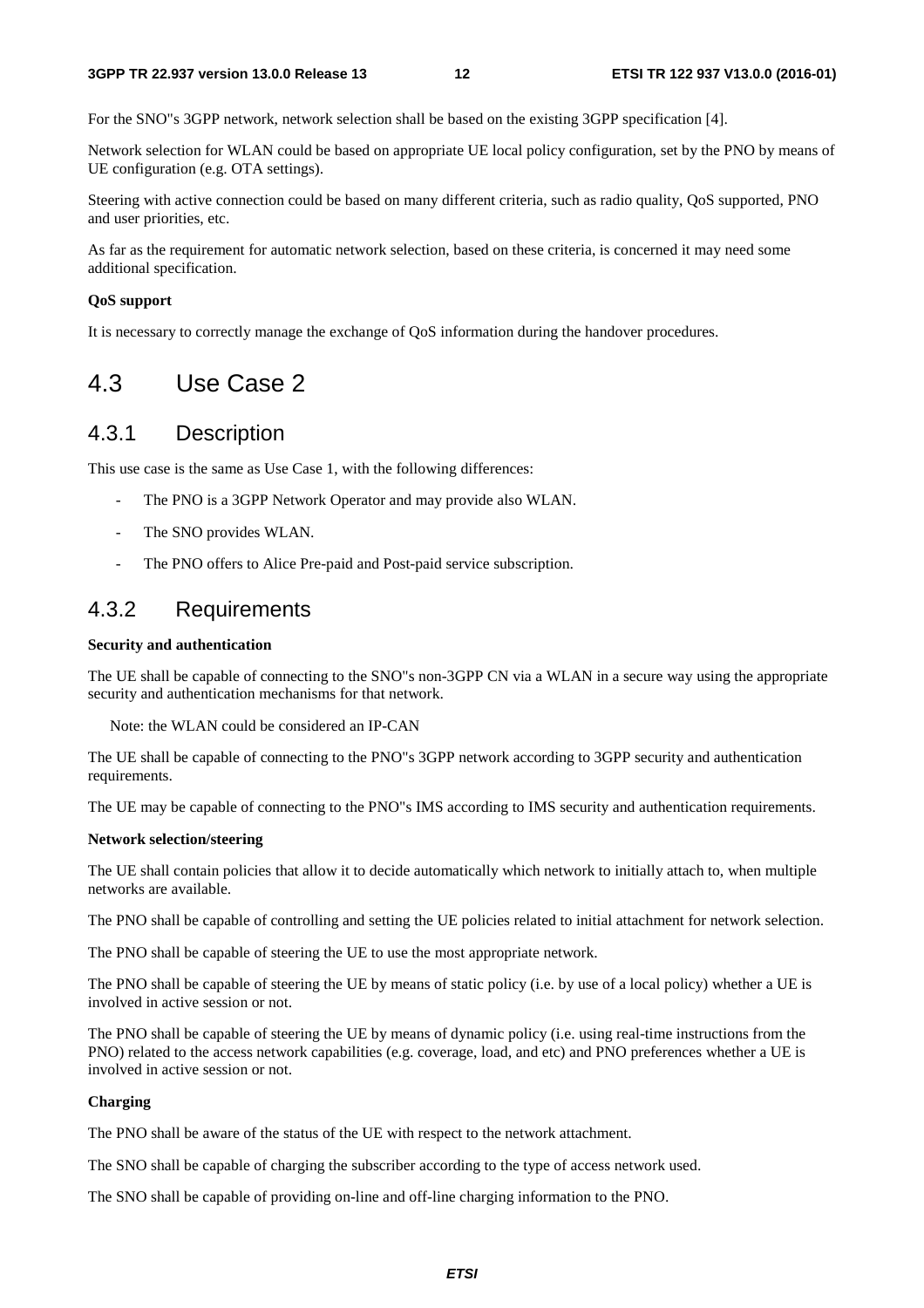The PNO shall be capable of charging the subscriber according to the type of access networks used in its own networks.

The PNO shall be capable of indicating to the SNO to block/enable the subscriber"s access network in real time for reasons concerned with charging (e.g. subscriber credit expired), when using the SNO"s network.

The SNO shall be capable of blocking/enabling the subscriber according to the type of access network used in its own network, when indicated by the PNO.

The PNO shall be capable of blocking/enabling the subscriber to use the PNO network.

As a charging consequence, the PNO shall be capable of billing the subscriber according to the type of access network used in its own networks and in the SNOs network.

#### **Mobility**

It shall be possible to supportn service continuity of the multimedia session from the WLAN to the 3GPP network and vice-versa.

Independently from the service continuity to the end user, the UE shall be capable of providing information to the user regarding the current type of access network used.

#### **QoS**

The ability to maintain service continuity when changing networks shall be dependent on the QoS capabilities of the target network.

It shall be possible for the PNO to reject the change of network if the target network does not provide adequate QoS to maintain service continuity.

It shall be possible to release the session on the change of network if the target network does not provide adequate QoS to maintain service continuity.

The system may adapt the service (e.g. degrade or enhance the service) to the capability of the target access.

#### **User identity**

The PNO may provide the subscriber with a unique public identity for use on the multiple access networks of the primary and SNOs.

The PNO may provide the subscriber with multiple public identities.

Any other identifier provided by the PNO or the SNO should not be visible to the user.

### 4.3.3 Analysis

#### **Authentication**

Credential for IMS is the USIM or the ISIM.

Credential for the PNO"s 3GPP network is the USIM

Credentials for the WLAN could be any kind of secure credential.

- In the case it is a USIM, 3GPP has already defined a solution, e.g. the I-WLAN [3], whereby the user is roaming in the SNO.
- For any other kind of secure credential (e.g. certificates, Login&PWD, etc.), the WLAN connectivity could be considered an IP-CAN to access the IMS

#### **Initial network selection/Steering**

In 3GPP Networks, network selection shall be based on the existing 3GPP specification [4].

Network selection for WLAN could be based on the I-WLAN specification [3], in the case where the I-WLAN approach is used to handover in the SNO"s WLAN.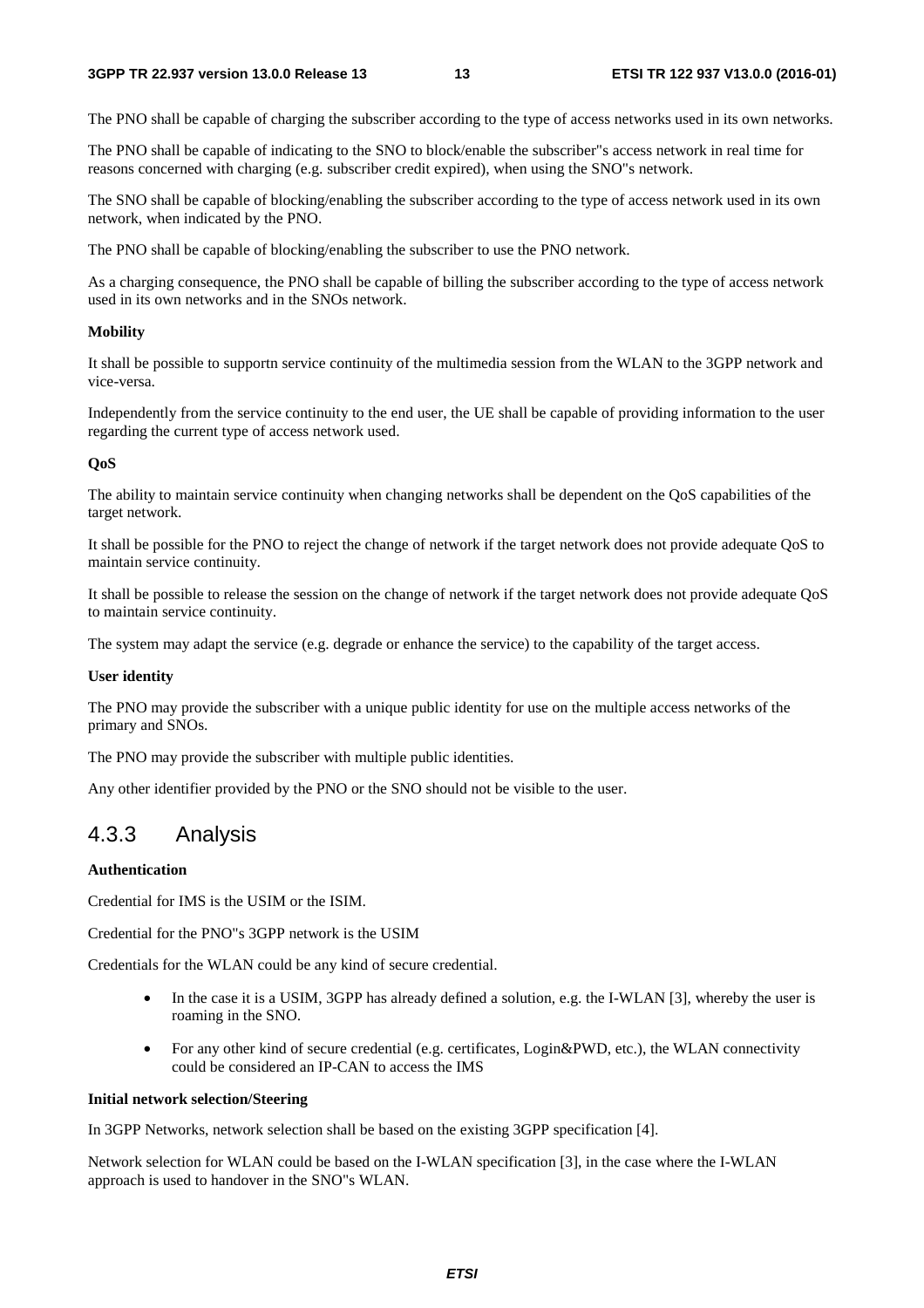Network selection for non-3GPP WLAN could be based on appropriate UE local policy configuration, set by the PNO by means of UE configuration (e.g. OTA settings).

Steering with active connection could be based on many different criteria, such as radio quality, QoS supported, PNO and user priorities, etc.

As far as the requirement for automatic network selection, based on these criteria, is concerned it may need some additional specification.

#### **Seamless Mobility**

The ability to enable session continuity while the UE is moving between 3GPP network and non-3GPP WLAN could be based on different approaches.

If the session should be continued between a 3GPP network based on CS access and non-3GPP WLAN, anchoring the session in the PNO"s IMS, as already defined in the VCC for the voice call, is a solution to be enhanced for multimedia. Extension of VCC for multimedia session continuity is under discussion in SA2.

If the session should be continued between a 3GPP network based on PS access and non-3GPP WLAN (assuring the appropriate performance for multimedia session), anchoring the session in the PNO"s packet network is a solution under the work on EPS where mobility and session continuity between 3GPP access and non-3GPP IP-CAN are considered.

It has to be noted also that, in the case that the session should be continued inside a 3GPP network between the PS access and the I-WLAN access, anchoring the session in the 3GPP CN is a solution under study in SA2 in the WI 'Feasibility Study of Mobility between 3GPP-WLAN Interworking and 3GPP Systems' which was approved at SA#35.

#### **Charging and billing**

For the PNO to provide a unique bill to the user, it is necessary to provide adequate support for the charging information, i.e. to produce, exchange and manage the CDRs.

The PNO has the task to correlate and mediate the charging information (e.g. CDRs) to assure proper billing to the end user and proper payments to the SNO according to commercial contract.

If the solution is based on standard roaming, all the features required for the identification of the user and the exchange of CDRs are already supported in current the 3GPP specifications, following the indication and procedures established by GSMA.

#### **QoS support**

It is necessary to correctly manage the exchange of QoS information during the handover procedure.

# 4.6 Use Case 3

### 4.6.1 Description

This the same as use case 1, except that when on the WLAN, Alice uses a VOIP service that is supported by a client on the UE. When handover to the 3GPP network occurs, the voice service switches to 3GPP CS voice service. This does not require Alice to have any manual input. Alice may be able to audibly detect the handover, e.g. by a very momentary interruption to voice contact, but she finds that quite acceptable for voice service.

### 4.6.2 Requirements

#### **Security and authentication**

The UE shall be capable of connecting to the PNO's non-3GPP CN via a WLAN in a secure way using the appropriate security and authentication mechanisms for that network.

Note: the WLAN is not an I-WLAN in this use case.

The UE shall be capable of connecting to the SNO's 3GPP network according to 3GPP security and authentication requirements.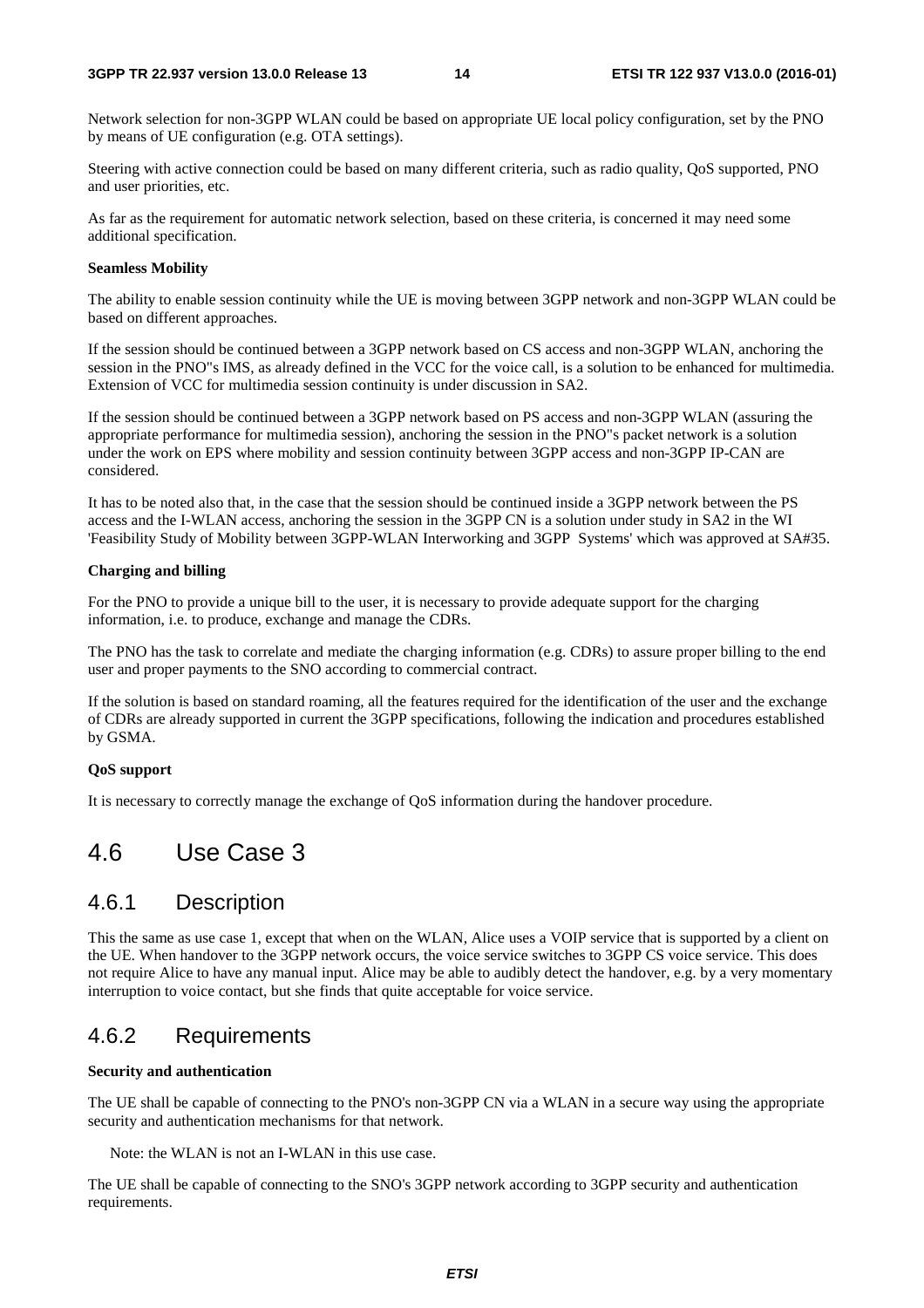The UE may be capable of connecting to the PNO's IMS network according to IMS security and authentication requirements.

#### **Network selection/ steering**

The UE shall be able to select a target network and to hand over from the current network to the target network in midsession while maintaining service continuity.

The UE shall be able to select and register to a target network in idle mode. Requirements for this are described in [2] and [4]

The UE shall contain policies that allow it to decide automatically to which network to initially attach, when multiple networks are available.

The PNO shall be capable of controlling and setting the UE policies related to initial attachment for network selection.

The PNO shall be capable of steering the UE to use the most appropriate network.

The PNO shall be capable of steering the UE by means of static policy (i.e. by use of a local policy decision function), while the UE is not involved in any active session.

The PNO shall be capable of steering the UE by means of dynamic policy (i.e. using real-time instructions from the PNO) related to the AN capabilities (coverage, load, etc) and PNO preferences, while the UE is not involved in any active session.

The PNO shall be capable of steering the UE by means of static policy (e.g. preferred SNO's AN), while the UE is involved in an active session.

The PNO shall be capable of steering the UE by means of dynamic policy related to the AN capabilities (coverage, load, etc) and PNO preferences, while the UE is involved in an active session.

#### **Charging**

The PNO shall be aware of the status of the UE with respect to the network attachment.

The SNO shall be capable of generating CDRs for the type of access used by the subscriber and of providing those CDRs to the PNO.

The PNO shall be capable of charging the subscriber according to the type of access used in its own network .

The PNO shall be capable of billing the subscriber according to the type of access used in its own network and in the SNO"s network.

The PNO shall be capable of indicating to the SNO to block/enable the subscriber"s access in real time for reasons concerned with charging (e.g. subscriber"s credit has expired), when using the SNO"s network.

The SNO shall be capable of blocking/enabling the subscriber according to the type of access used in its own network, when indicated by the PNO.

#### **Mobility**

The system shall be capable of supporting service continuity of the voice session (including the IMS session, if used) from the WLAN to the 3GPP network and vice-versa.

Independently from the service continuity to the end user, the UE shall be capable of providing information to the user regarding the current type of access used.

The UE shall be capable of switching automatically between CS voice service and PS VOIP service, according to the current and target ANs.

#### **QoS**

In the case of voice session continuity, the ability to provide service continuity to the user when changing networks shall be dependent on the QoS capabilities of the target network:

It shall be possible to release the session on the change of network if the target network does not provide adequate QoS.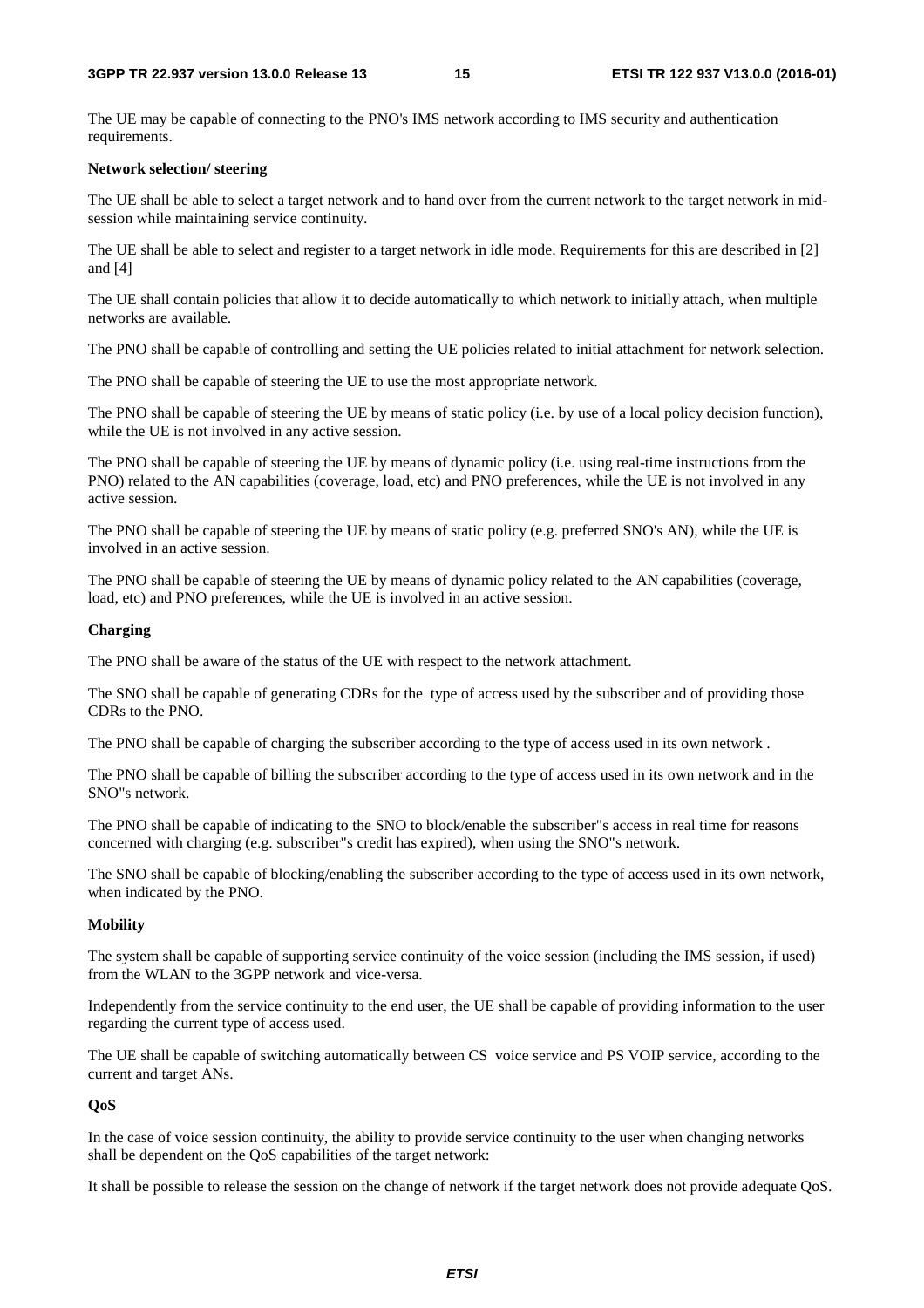When a network-change event is triggered, it shall be possible to reject that change of network if the target network does not provide a QoS that is appropriate for the VOIP service currently being accessed. However, the change of network shall not be rejected if that rejection would result in the subscriber losing all network connectivity , for example if the change is triggered by impending non-availability of the current network.

It shall be possible to inform the user if the change of network is (a) rejected or (b) allowed but the VOIP session is lost or degraded due to the change of network.

#### **User identity**

The PNO may provide the subscriber with a unique public identity for use on the multiple networks of the PNO and SNOs.

The PNO may provide the subscriber with multiple public identities.

Any other identity, e.g. IMSI, IMPI, and etc, provided by the PNO or the SNO should not be visible to the user.

### 4.6.3 Analysis

#### **Seamless mobility**

The analysis in use case 1 applies without modification.

#### **Authentication**

The analysis in use case 1 applies without modification.

#### **Charging and billing**

The analysis in use case 1 applies without modification.

#### **Network selection/steering**

The analysis in use case 1 applies without modification.

#### **QoS Support**

It is necessary to correctly manage the exchange of QoS information during the handover process. The principal QoS consideration is the ability of the 3GPP network to provide CS voice service and the ability of the WLAN to provide effective VOIP service, which is relatively robust to variations in effective available bandwidth.

# 4.7 Use Case 4

### 4.7.1 Description

Alice is making a video call while walking in the city center on the 3GPP network of her PNO. At this moment Alice's PNO receives a large number of connection requests in the area, the number of requests being too many for the local cell to support. To be able to support the increase in requests, the PNO needs to divert part of the traffic. Fortunately, Alice is within range of a WLAN operated by the SNO that she can access and which can support video calls. The PNO then sends a message to Alice's UE to switch to the WLAN of the SNO so that other users not having WLAN capable handsets can connect to the 3G services.

### 4.7.2 Requirements

The UE should inform the user in case of automatic switch of network (e.g. display text, play a tone).

### 4.7.3 Analysis

Such a system switch has to be automatic, as the user is in a call and not aware of the traffic constraints.

It is understood that the automatic switch shall not occur if the preferences provisioned into the UICC are forbidding the automatic switch. In that case, the call will continue on the current network.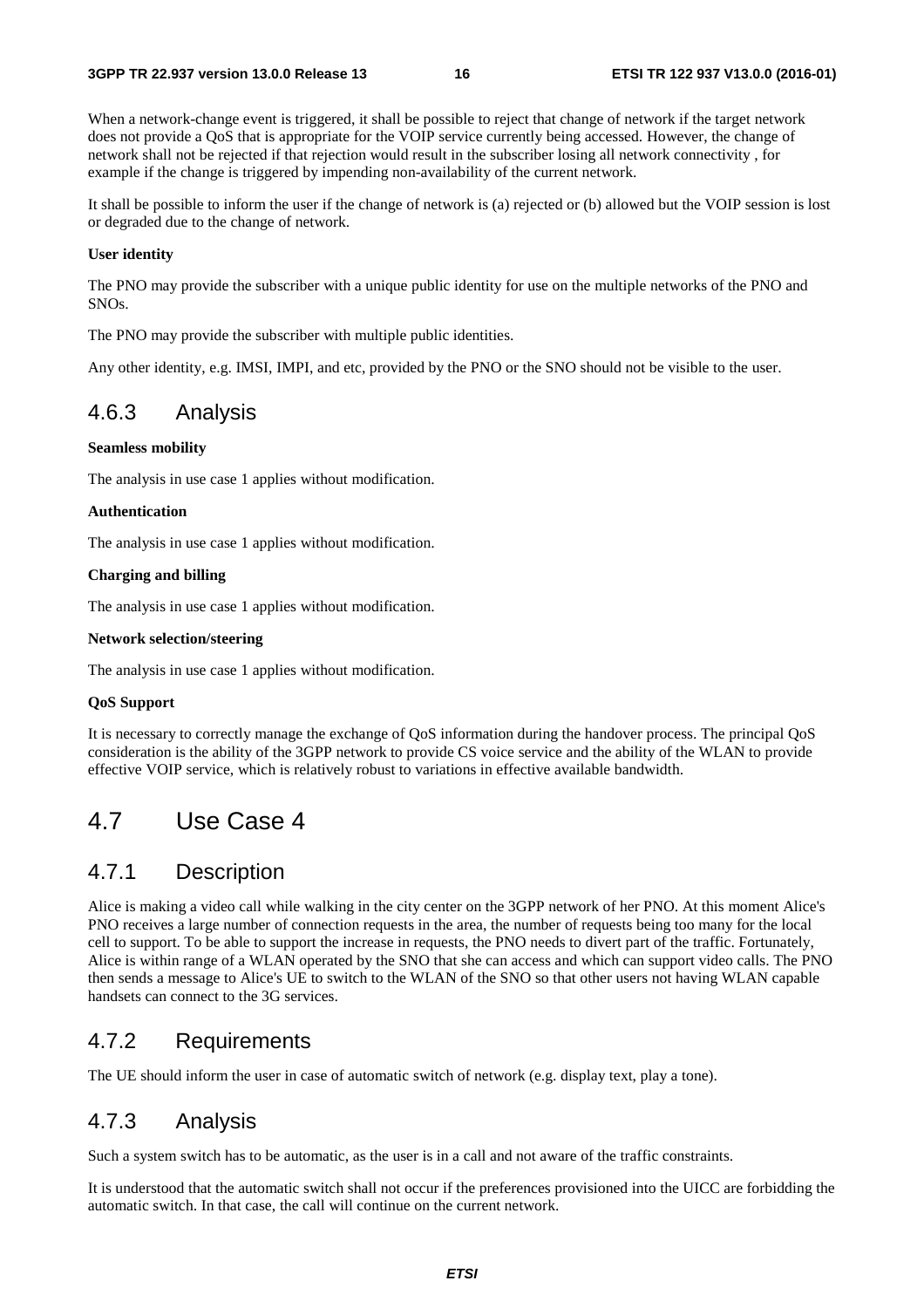# 4.8 Use Case 5

## 4.8.1 Description

While registered to her 3GPP PNO, Alice is having a video call with her friend Jane while shopping. Unfortunately, the video call service is not able to be maintained and has to be downgraded to voice call. Reasons could be that Alice has moved out of the correct 3GPP coverage to continue the video call, or that an increase of call traffic in the area necessitates a temporary downgrade of the local QoS. By staying connected with the PNO, the call should automatically change into a voice call. Fortunately, Alice is within range of a WLAN operated by the SNO that she can access. So, instead of falling into voice mode, the UE switches to the WLAN and Alice is able to continue her video call, while showing the latest fashion clothes to Jane using her UE.

### 4.8.2 Requirements

It shall be possible for the 3GPP PNO to set preferences into the UICC concerning the automatic switch of system when QoS is downgraded (e.g. enable or disable).

It shall be possible for the user to set preferences into the UICC and/or into the ME concerning the automatic switch of system when QoS is downgraded (e.g. enable or disable), overriding the 3GPP PNO's preferences. If both sets of preferences are present, the one in the UICC shall take priority.

In case of loss of QoS, the UE shall automatically switch to the appropriate system, according to the preferences provisioned into the UICC or ME.

The UE should inform the user about the switch of network (e.g. display text, play a tone).

# 4.8.3 Analysis

Such a system switch has to be automatic, as the user is in a call.

Within this condition, it would be difficult for the user to continue the call while manually operating the switch of system.

It is understood that the automatic switch shall not occur if the preferences provisioned into the UICC or the ME are forbidding the automatic switch. In that case, the call will drop.

# 4.9 Use Case 6

### 4.9.1 Description

While registered to her WLAN PNO, Alice is having a video call with her friend Jane while shopping. Unfortunately, Alice moves out of WLAN coverage that is sufficient to ensure a correct data rate for a video call. By having its data rate reduced, the call should either drop or switch to voice mode, or dramatically reduce the video quality. Fortunately, Alice is under coverage of a 3GPP network operated by the SNO that she can access. So, instead of having a reduced service for the video call, the UE switches to the 3GPP network and Alice is able to continue her video call while showing the latest fashion clothes to Jane.

# 4.9.2 Requirements

It shall be possible for the WLAN PNO to set preferences into the UICC concerning the automatic switch of system when QoS is downgraded (e.g. enable or disable).

It shall be possible for the user to set preferences into the UICC and/or into the ME concerning the automatic switch of system when QoS is downgraded (e.g. enable or disable), overriding the WLAN PNO' preferences. If both sets of preferences are present, the one in the UICC shall take priority.

The UE shall automatically switch to the appropriate system, according to the preferences provisioned into the UICC or ME.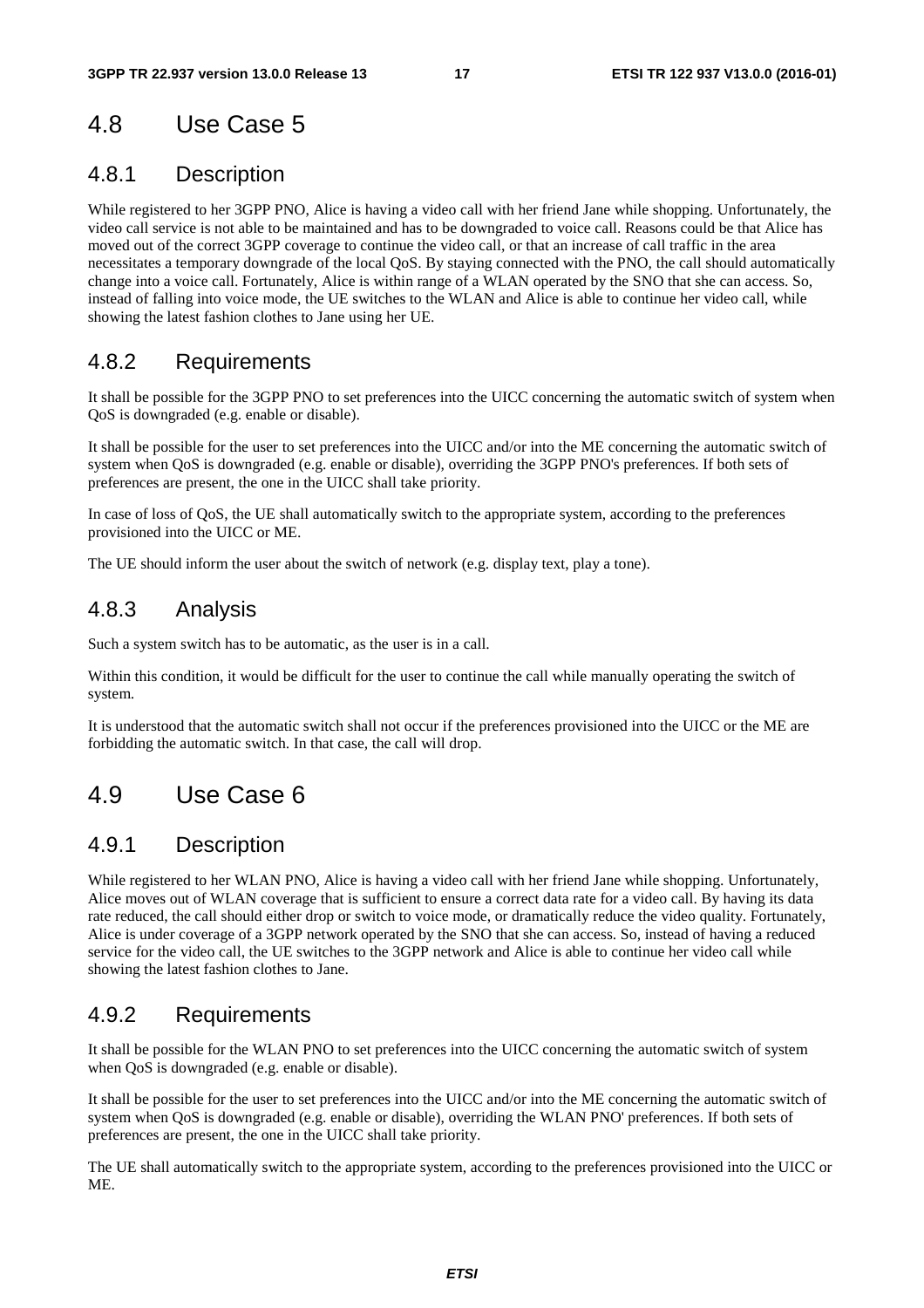The UE should inform the user about the switch of network (e.g. display text, play a tone).

### 4.9.3 Analysis

Such a system switch has to be automatic, as the user is in a call.

Within this condition, it would be difficult for the user to continue the call while manually operating the switch of system.

It is understood that the automatic switch shall not occur if the preferences provisioned into the UICC or ME are forbidding the automatic switch. In that case, the call will either drop or continue with reduced quality.

# 4.10 Use Case 7

### 4.10.1 Description

This use case is the same as Use Case 1, with the following modification:

- The PNO is a non-3GPP Network Operator, provides I-WLAN access, IMS services
- The SNO is a 3GPP Network Operator and provides CS/PS mobile access
- The PNO have a commercial roaming agreement with the SNO that allows PNO users to roma into SNO mobile network
- The PNO provides the user with a USIM and optionally ISIM

### 4.10.2 Requirements

#### **Security and authentication**

The UE shall use USIM to authenticate to I-WLAN PNO and to SNO network.

The UE may use USIM or ISIM authenticate to the PNO"s IMS.

#### **Network selection/steering**

The UE shall use I-WLAN procedure for the network selection and the steering in the PNO"s network.

#### **Charging**

The network operator shall use 3GPP standard charging mechanism.

#### **Mobility**

It shall be possible to support service continuity of the multimedia session from the WLAN to the 3GPP network and vice-versa.

Independently from the service continuity to the end user, the UE shall be capable of providing information to the user regarding the current type of access used.

#### **QoS**

The ability to maintain service continuity when changing networks shall be dependent on the QoS capabilities of the target network.

It shall be possible for the PNO to reject the change of network if the target network does not provide adequate QoS to maintain service continuity.

It shall be possible to release the session on the change of network if the target network does not provide adequate QoS.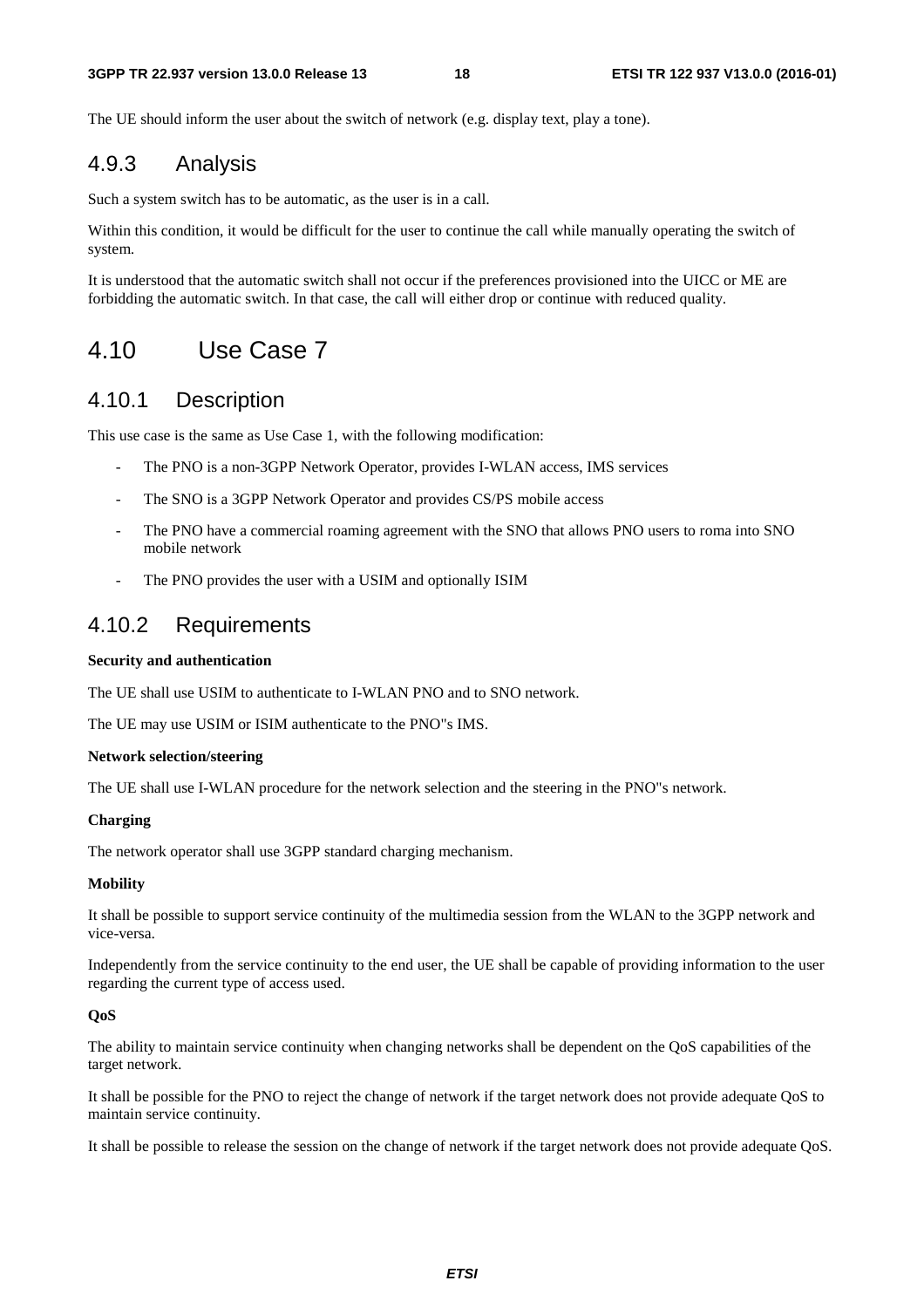### 4.10.3 Analysis

#### **Authentication**

Credential for the I-WLAN is the USIM.

Credential for IMS is the USIM or the ISIM.

Credential for the SNO"s 3GPP access network is the USIM of the PNO under a roaming agreement.

#### **Initial network selection/Steering**

In 3GPP Networks, network selection shall be based on the existing 3GPP specification [4].

Network selection for I-WLAN could be based on the I-WLAN specification [3].

Steering with active connection could be based on many different criteria, such as radio quality, QoS supported, PNO and user priorities, etc.

As far as the requirement for automatic network selection, based on these criteria, is concerned it may need some additional specification.

#### **Seamless Mobility**

The VCC Rel-8 needs additional requirement to support multimedia sessions to be applicable to this scenario

#### **Charging and billing**

For the PNO to provide a unique bill to the user, it is necessary to provide adequate support for the charging information, i.e. to produce, exchange and manage the CDRs.

The PNO has the task to correlate and mediate the charging information (e.g. CDRs) to assure proper billing to the end user and proper payments to the SNO according to commercial roaming contract.

If the solution is based on standard roaming, all the features required for the identification of the user and the exchange of CDRs are already supported in current the 3GPP specifications, following the indication and procedures established by GSMA.

#### **QoS support**

It is necessary to correctly manage the exchange of QoS information during the handover procedure.

# 5 Harmonized requirements

# 5.1 Service aspects

The system shall be capable of supporting multimedia, voice and internet session continuity from the WLAN access network to the 3GPP access network and vice-versa, where supported by considerations of QoS and where the NOs support compatible services. Voice session continuity includes the case where VOIP service is provided over the WLAN and CS voice service is provided over the 3GPP network.

The system shall be capable of assuring service continuity to the end user, when moving between WLAN access network and the 3GPP access network.

The PNO may provide the subscriber with a unique public identity for use on the multiple access networks of the primary and SNOs.

The PNO may provide the subscriber with multiple public identities.

Any other identifier provided by the PNO or the SNO should not be visible to the user.

Independently from the service continuity to the end user, the UE may be capable of providing information to the user regarding the current type of access used.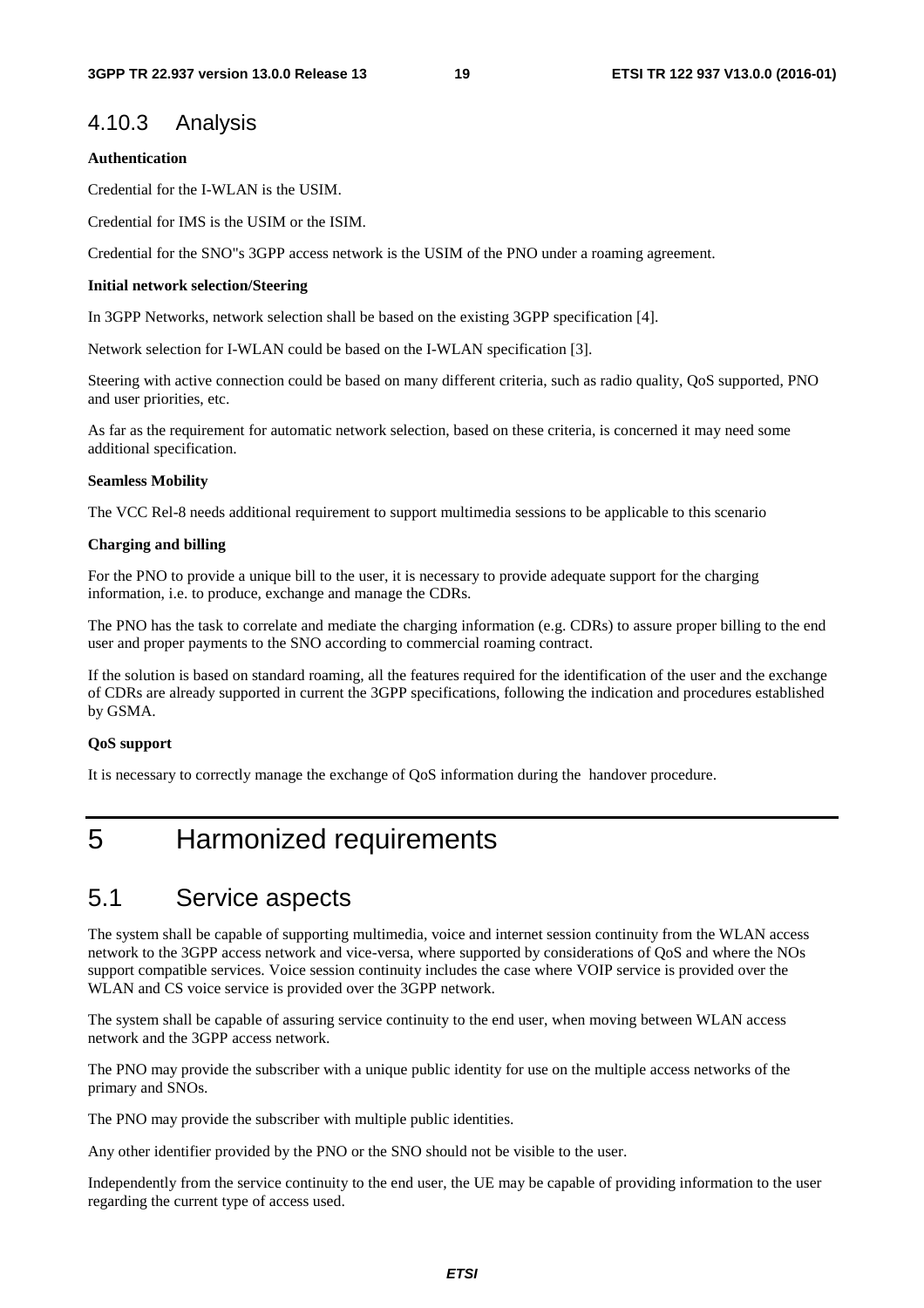It shall be possible to release the session on the change of network if the target network does not provide adequate QoS.

When a network-change event is triggered, it shall be possible to reject that change of network if the target network does not provide a QoS that is appropriate for the service currently being accessed. However, the change of network shall not be rejected if that rejection would result in the subscriber losing all network connectivity , for example if the change is triggered by impending non-availability of the current network.

The service platform may adapt the service (e.g. degrade or enhance the service) to the capability of the target access.

It shall be possible to inform the user if the change of network is (a) rejected or (b) allowed but the service session is lost or degraded due to the change of network.

The UE shall contain policies that allow it to decide automatically to which network to initially attach, when multiple networks are available.

The UE shall be able to select and register to the target network in idle mode. Requirements for this are described in [2]

The UE shall be able to select a target network and to hand over from the current network to the target network in midsession while maintaining service continuity. This shall apply whether the UE is in automatic network selection mode or in user-preferred mode. This shall apply regardless of in which CN the service session is anchored.

The user shall be able to switch the UE into user-preferred mode,. In that mode, the UE may be directed by the user to select only available 3GPP networks or only available WLANs. At any time during user-preferred mode, if operation in that mode would result in loss of connectivity, e.g. due to non-availability of the selected network type, the UE shall be able to automatically revert to automatic mode until the user-preferred mode again becomes possible. The user shall be informed of the suspension and later resumption of user-preferred mode.

A set of manageable criteria and functions, both automatic and manual, shall be provided for intelligent handover with service continuity between the PNO"s and SNO"s access networks

The PNO shall be capable of controlling and setting the UE policies related to initial attachment for network selection.

The PNO shall be capable of steering the UE to use the most appropriate network.

The PNO shall be capable of steering the UE by means of static policy (i.e. by use of a local policy decision function), while the UE is not involved in any active session.

The PNO shall be capable of steering the UE by means of dynamic policy (i.e. using real-time instructions from the PNO) related to the AN capabilities (coverage, load, etc) and PNO preferences, while the UE is not involved in any active session.

The PNO shall be capable of steering the UE by means of static policy (e.g. preferred SNO's AN), while the UE is involved in an active session.

The PNO shall be capable of steering the UE by means of dynamic policy related to the AN capabilities (coverage, load, etc) and PNO preferences, while the UE is involved in an active session.

Where the WLAN is an I-WLAN, the UE shall use I-WLAN procedure for the selection and the steering in the PNO network

Where both 3GPP (e.g. 3G) and the non-3GPP networks (e.g. WLAN) support access to an IMS, it shall be possible to access the IMS of at least the PNO seamlessly on all access networks that the user is allowed to access under his agreement with the PNO.

The PNO may provide the subscriber with a unique public identity for use on the multiple access networks of the PNO and SNOs.

The PNO may provide the subscriber with multiple public identities.

Other identifiers provided by the PNO or the SNO should not be visible to the user.

The UE shall support at least one method of access to the PLMN of the 3GPP NO. The NAA for that shall support AAA services to the HSS of that NO. It would normally be a USIM on a UICC.

TheUE shall support at least one method of access to the WLANs of an Enterprise and to the public WLANs of the WLAN NO.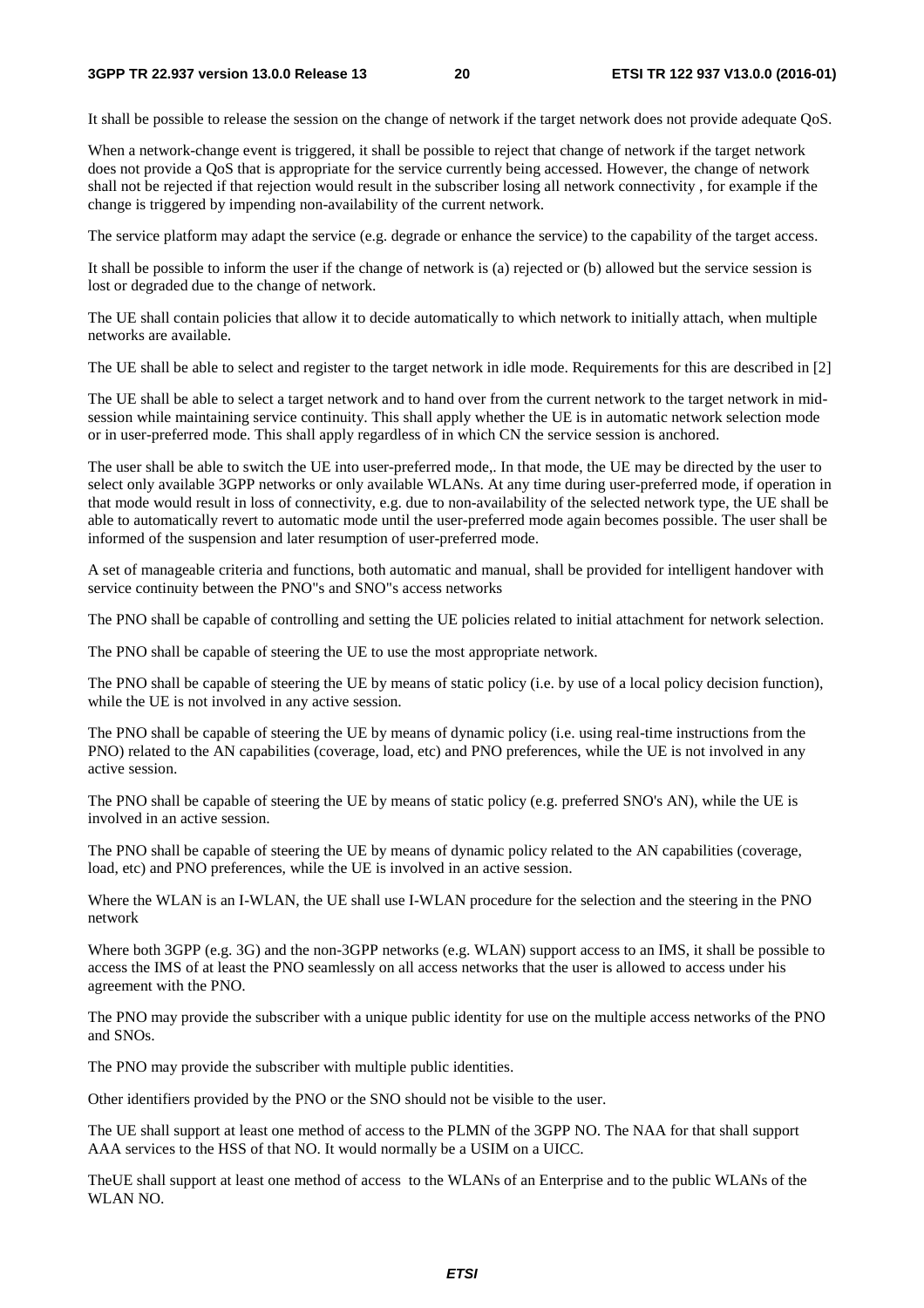The UE shall support the case where each type of network may require a separate NAA with its own credentials. In such a case, and where service continuity requires the handover between 3GPP networks and WLAN to be handled on a 'make before break' basis, it shall be possible for both NAAs to be active simultaneously. This shall apply during the period of network handover.

Device Management settings are to be obtained from and controlled by the Primary NO.

# 5.2 Security aspects

The UE shall be capable of connecting to the non-3GPP CN via a WLAN in a secure way using the appropriate security and authentication mechanisms for that network. This applies if the non-3GPP CN and WLAN is operated by the PNO or by the SNO.

The UE shall be capable of connecting to the 3GPP CN via its RAN, according to 3GPP security and authentication requirements. This applies if the 3GPP CN/RAN is operated by the PNO or by the SNO.

Where required by the intended usage of the UE, the UE shall be capable of connecting to the Enterprise WLAN in a secure way using the appropriate security and authentication mechanisms for that network.

It shall be possible for the 3GPP NO and the WLAN NO to operate their own completely separate security systems, including independent authentication centres in their respective CNs.

The NAA(s) used for WLAN access shall include an application or applications to support EAP-SIM and EAP-AKA.

The UE may be capable of connecting to the PNO's IMS network according to IMS security and authentication requirements.

Where the WLAN is an I-WLAN, the following requirements apply:

The UE shall use a single USIM to authenticate to the I-WLAN and to the 3GPP network.

The UE may use USIM or ISIM to authenticate to the IMS of the PNO.

# 5.3 UICC aspects

The UICC shall be able to support separate NAAs for the 3GPP access and WLAN access, where the credentials in each NAA are different. This does not preclude support for the two networks using the same NAA, or for two NAAs with the same credentials.

The UICC shall support USIM and SIM for 3GPP network access.

The UICC shall support one or more NAA(s) for WLAN access that can be used for EAP-SIM and EAP-AKA.. The UICC should also support.

Where the UICC supports separate NAAs for 3GPP access and WLAN access, the UICC shall permit simultaneous sessions with both NAAs on different logical channels.

The UICC shall be capable of supporting an ISIM for secure access to the IMS of the PNO.

# 5.4 Charging aspects

A user shall be able to receive a single, itemised bill from the PNO covering use of both access-network types and IMS services and representing a single user identity (single phone number).

A user may opt to receive a single, itemised bill covering use of all access networks and IMS and representing multiple user identities, e.g. a private and a business identity. This covers the cases of a small business user who requires a split between personal and business use and where an Enterprise needs bills for its employees, split into personal and business use.

The PNO shall be aware of the status of the UE with respect to the network attachment.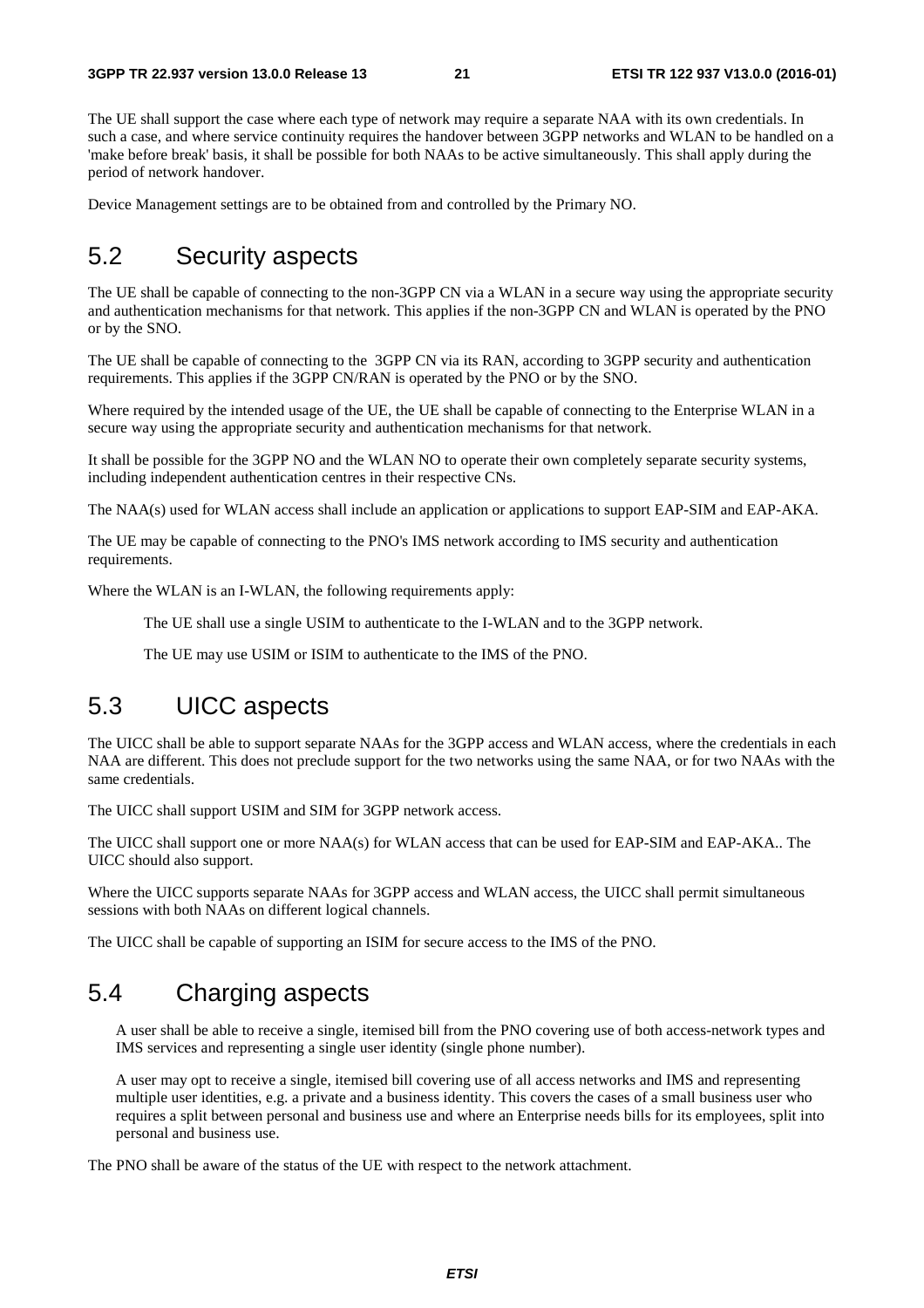The SNO shall be capable of generating CDRs for the type of access used by the subscriber and of providing those CDRs to the PNO.

The PNO shall be capable of charging the subscriber according to the type of access used in its own network.

The PNO shall be capable of indicating to the SNO to block/enable the subscriber"s access in real time for reasons concerned with charging (e.g. subscriber"s credit has expired), when using the SNO"s network.

The SNO shall be capable of blocking/enabling the subscriber according to the type of access used in its own network, when indicated by the PNO.

Where the WLAN is an I-WLAN, the network operator shall use 3GPP standard charging. This includes the case where the WLAN NO is the PNO and has a roaming agreement with the 3GPP NO who is the SNO.

# 6 Recommendations

# 6.1 General recommendations and suggested workplan

This section shall contain an indication of the parts already covered by current specification, the parts requiring additional standardization effort, a workplan harmonized with current standardization activity (e.g. VCC), and an indication about potential new stage 1 specifications.

It is strongly recommended to reuse the mechanisms already defined in 3GPP specification and the roaming mechanisms.

It is strongly recommended to use the flexibility already defined in 3GPP specification, such as taking benefit from the possibility to establish multiple ISIM on the UICC when multiple IMS subscriptions are needed.

# 6.2 List of recommended requirements

This section shall contain a list of requirements to agreed to be potentially transferred to specifications

#### **Security aspects**

It shall be possible for the 3GPP NO and the WLAN NO to operate their own completely separate security systems, including independent authentication centres in their respective CNs.

The UE shall be capable of connecting to the non-3GPP network via a WLAN in a secure way using the appropriate security and authentication mechanisms for that network.

The UICC shall be able to support separate NAAs for the 3GPP access and WLAN access, where the credentials in each NAA are different.

Where the UICC supports separate NAAs for 3GPP access and WLAN access, the UICC shall permit simultaneous sessions with both NAAs on different logical channels.

In the case the PNO (non-3GPP operator with WLAN coverage) have a commercial roaming agreement with the SNO (3GPP operator) that allows PNO users to roam into SNO mobile network, the already defined I-WLAN specification [3] allows to re-use USIM authentication and network selection mechanism.

The UE shall be capable of connecting to the 3GPP network via a WLAN in a secure way using I-WLAN security and authentication mechanisms for that network as already defined in [3].

The UE shall support already defined security and authentication requirements to connect to the 3GPP network (e.g. USIM-AKA, SIM-AKA) or to the 3GPP IMS domain (e.g. IMS-AKA, HTTP digest).

Note: the WLAN network could be considered an IP-CAN when used to access the IMS domain

**Service aspects**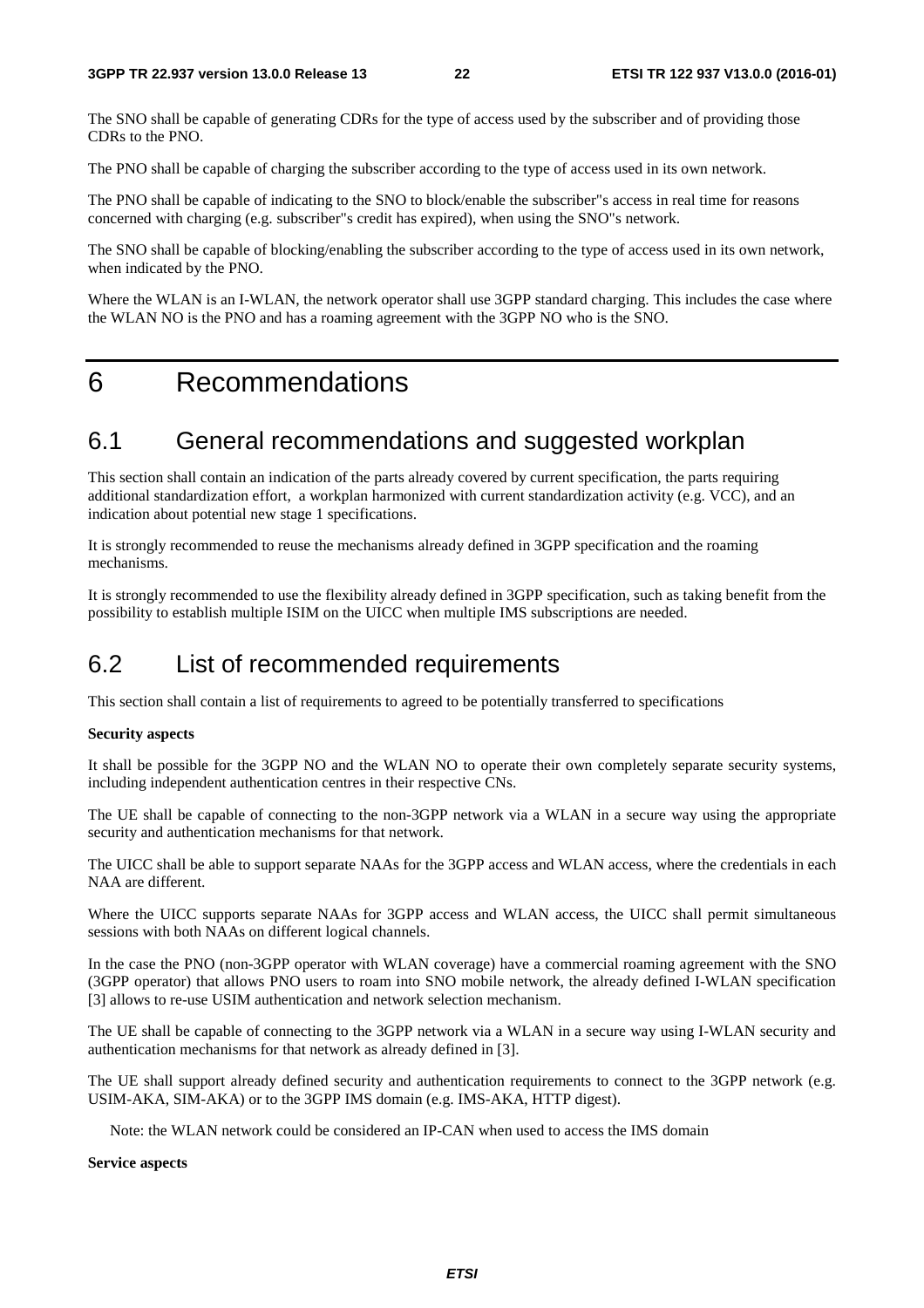#### **3GPP TR 22.937 version 13.0.0 Release 13 23 ETSI TR 122 937 V13.0.0 (2016-01)**

It shall be possible to support service continuity of the multimedia session, including the IMS session, if used, from the WLAN to the 3GPP network and vice-versa

The system shall be capable of assuring service continuity to the end user, when moving between WLAN access network and the 3GPP access network.

In the case service continuity is required, there is an ongoing work in the Release 8 to define multimedia sessions continuity

The UE shall be capable of providing information to the user regarding the current type of access used.

The ability to maintain service continuity when changing networks shall be dependent on the QoS capabilities of the target network.

It shall be possible for the PNO to reject the change of network if the target network does not provide adequate QoS to maintain service continuity.

It shall be possible to release the session on the change of network if the target network does not provide adequate QoS.

The system may adapt the service (e.g. degrade or enhance the service) to the capability of the target access.

#### **Charging aspects**

The NOs shall be aware of the status of the UE with respect to the network attachment and shall be capable of charging the subscriber according to the type of access used.

The NOs shall be capable of collecting on-line and off-line charging information.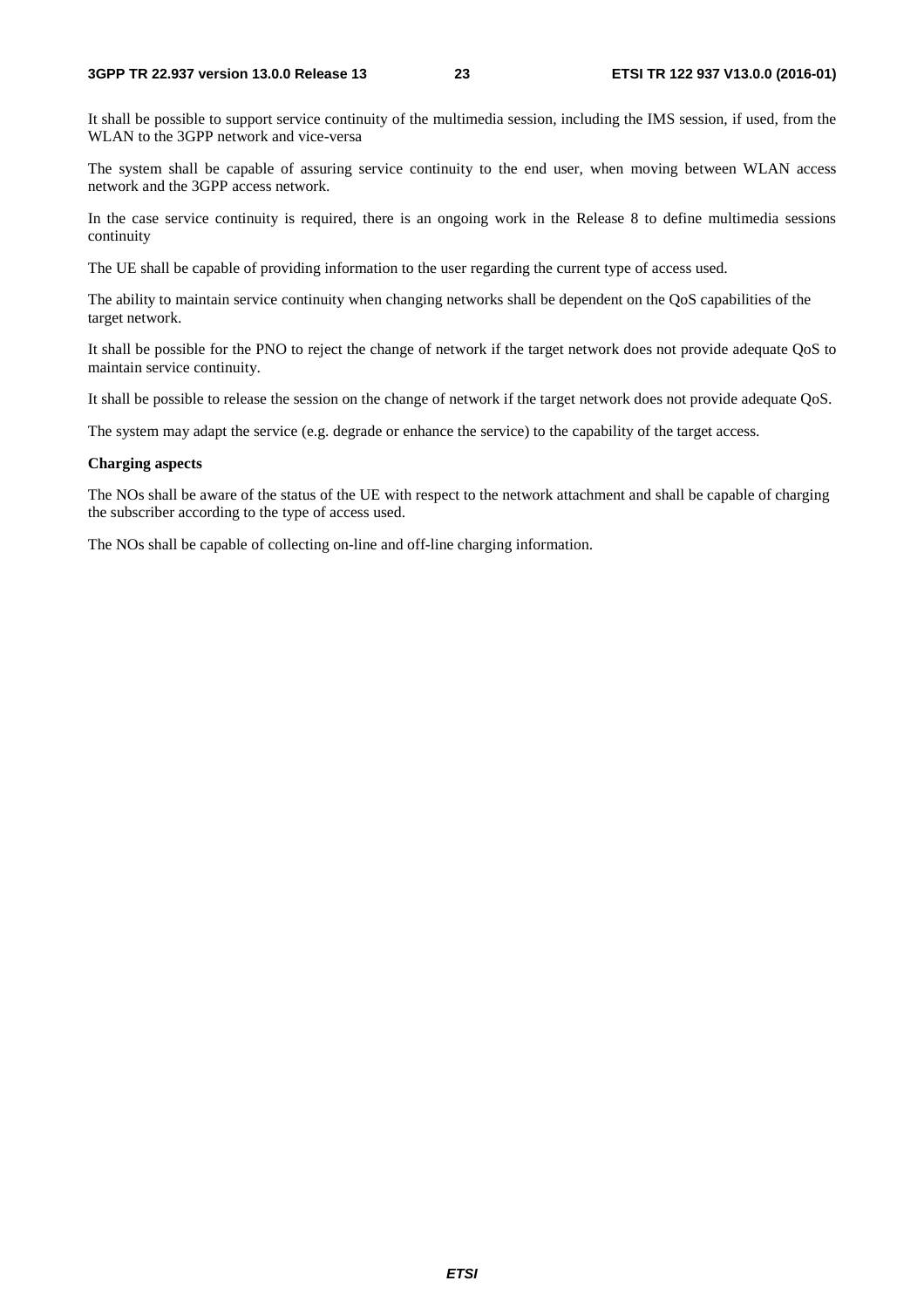# Annex A: Change history

| <b>Change history</b> |           |                |             |           |         |       |   |                                                                                                  |        |               |                      |
|-----------------------|-----------|----------------|-------------|-----------|---------|-------|---|--------------------------------------------------------------------------------------------------|--------|---------------|----------------------|
| TSG SA# SA Doc.       |           | <b>SA1 Doc</b> | <b>Spec</b> | <b>CR</b> | Rev Rel |       |   | <b>Cat Subject/Comment</b>                                                                       | Old    | <b>New</b>    | WI                   |
| SP-38                 |           |                |             |           |         |       |   | Raised to v.2.0.0 by MCC for<br>approval at SA#38 (same<br>technical content as v.1.2.0)         | 1.2.0  | 2.0.0         | <b>SMLSWL</b><br>AN  |
| SP-38                 |           |                |             |           |         |       |   | Raised to v.8.0.0 by MCC<br>following approval at SA#38<br>(same technical content as<br>V.1.2.0 | 2.0.0  | 8.0.0         | <b>SMLSWL</b><br>AN. |
| SP-40                 | SP-080309 | S1-080568      | 22.937      | 0001      |         | Rel-8 | D | Change of Reference number<br>for TR 22.812 to TR 22.912<br>(ANT-NSR)                            | 8.0.0  | 8.1.0         | <b>SMLSWL</b><br>AN. |
| SP-46                 |           |                |             |           |         |       |   | Updated to Rel-9 by MCC                                                                          | 8.1.0  | 9.0.0         |                      |
| 2011-03               |           |                |             |           |         |       |   | Update to Rel-10 version (MCC)                                                                   | 9.0.0  | 10.0.0        |                      |
| 2012-09               |           |                |             |           |         |       |   | Updated to Rel-11 by MCC                                                                         | 10.0.0 | 11.0.0        |                      |
| 2014-10               |           |                |             |           |         |       |   | Updated to Rel-12 by MCC                                                                         | 11.0.0 | 12.0.0        |                      |
| 2015-12               |           |                |             |           |         |       |   | Updated to Rel-13 by MCC                                                                         |        | 12.0.0 13.0.0 |                      |